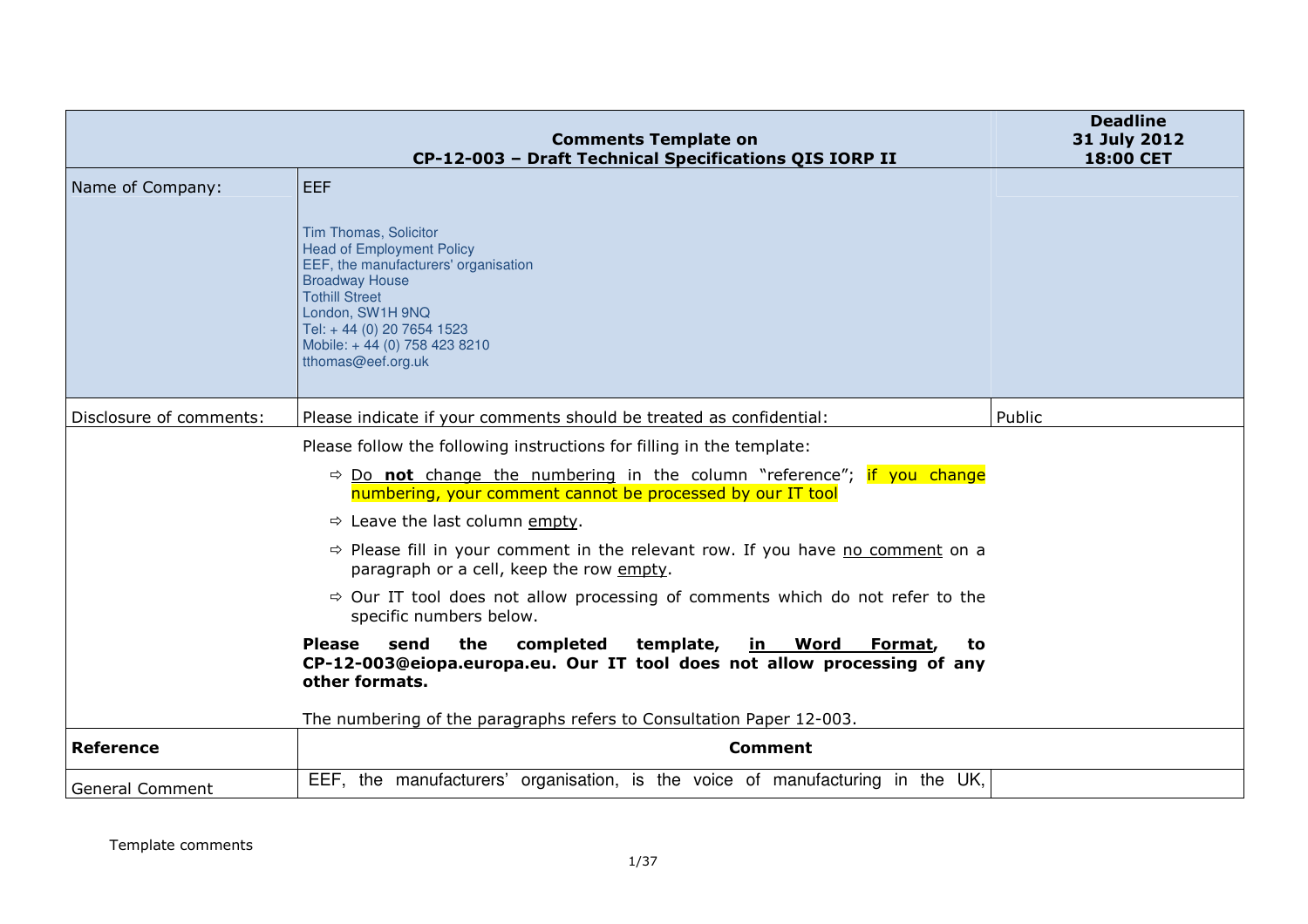| <b>Comments Template on</b>                                                                                                                                                                                                                                                                                                                                                                                                                                                                                                                                                                                                                                          | <b>Deadline</b><br>31 July 2012 |
|----------------------------------------------------------------------------------------------------------------------------------------------------------------------------------------------------------------------------------------------------------------------------------------------------------------------------------------------------------------------------------------------------------------------------------------------------------------------------------------------------------------------------------------------------------------------------------------------------------------------------------------------------------------------|---------------------------------|
| CP-12-003 - Draft Technical Specifications QIS IORP II                                                                                                                                                                                                                                                                                                                                                                                                                                                                                                                                                                                                               | 18:00 CET                       |
| representing all aspects of the manufacturing sector including engineering, aviation,<br>defence, oil and gas, food and chemicals. We have 6,000 members employing almost 1<br>million workers. They operate in the UK, other parts of Europe and throughout the world<br>in a dynamic and highly competitive environment.                                                                                                                                                                                                                                                                                                                                           |                                 |
| The subject of this consultation significantly affects EEF member companies, who have a<br>long history of providing Defined Benefit pension schemes. Such companies have long<br>worked in partnership with their employees' representatives to provide greater income<br>security in retirement for their workforce. This represents a considerable investment by<br>employers, who see the provision of pensions as an important positive contribution made<br>for the benefit of their workers.                                                                                                                                                                  |                                 |
| It is therefore unsurprising that the social partners are unified in their concerns about the<br>impact of proposals to revise the Directive along the lines proposed in EIOPA's Advice to<br>the European Commission.                                                                                                                                                                                                                                                                                                                                                                                                                                               |                                 |
| EEF's views on the direction of travel                                                                                                                                                                                                                                                                                                                                                                                                                                                                                                                                                                                                                               |                                 |
| In relation to IORPs, we dispute that there is any need to create a level playing field<br>across financial sectors or that IORPs should be required to raise the amount of funding<br>via the recalculation of their 'technical provisions'. The providers of IORPs do not operate<br>in the same market as insurers; occupational pensions are accessed by the labour market<br>not the financial product market, generally operate on a not for profit basis and represent<br>a benefit provided to employees whilst employed by a specific employer. They also have a<br>very different risk profile and there are mitigating mechanisms for managing that risk. |                                 |
| EIOPA has acknowledged that occupational pension schemes and insurance products are<br>different. However, instead of drawing the conclusion that there is logically no inherent<br>difficulty in them having different supervisory regimes, the direction of travel is towards a<br>variation of Solvency II, the 'holistic balance sheet approach'. Whilst revised calculations<br>would take account of certain wider considerations, for example the strength of the                                                                                                                                                                                             |                                 |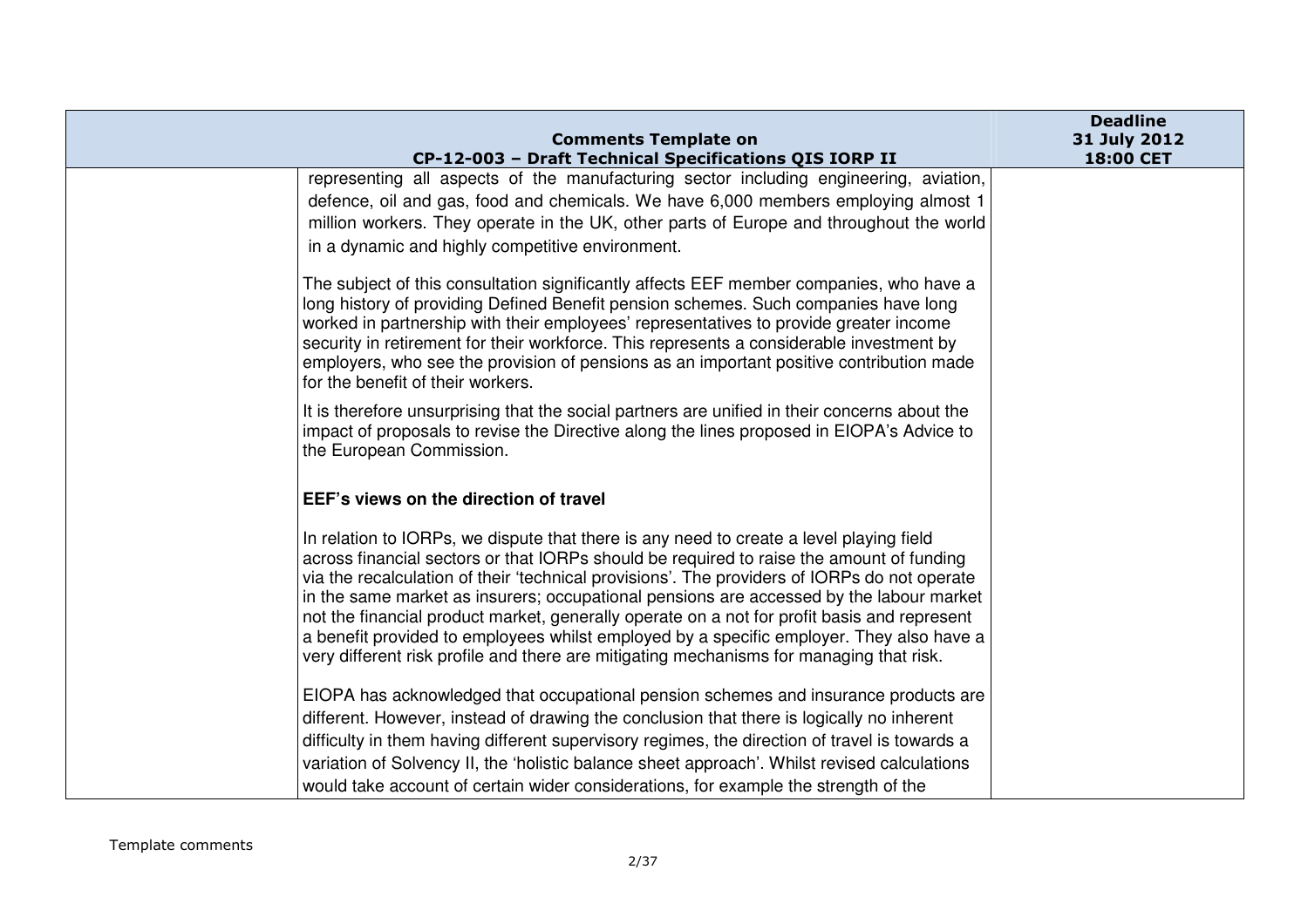|                                                                                                                                                                                                                                                                                                                                                                                                                                                                                                                                                                                                                                                                                                                                                                                                                                                                                                                                            | <b>Deadline</b>           |
|--------------------------------------------------------------------------------------------------------------------------------------------------------------------------------------------------------------------------------------------------------------------------------------------------------------------------------------------------------------------------------------------------------------------------------------------------------------------------------------------------------------------------------------------------------------------------------------------------------------------------------------------------------------------------------------------------------------------------------------------------------------------------------------------------------------------------------------------------------------------------------------------------------------------------------------------|---------------------------|
| <b>Comments Template on</b><br>CP-12-003 - Draft Technical Specifications QIS IORP II                                                                                                                                                                                                                                                                                                                                                                                                                                                                                                                                                                                                                                                                                                                                                                                                                                                      | 31 July 2012<br>18:00 CET |
| employer's covenant, it is inevitable that a revised approach would lead to a material rise<br>in the technical provisions of the Member States.                                                                                                                                                                                                                                                                                                                                                                                                                                                                                                                                                                                                                                                                                                                                                                                           |                           |
| The position in the UK                                                                                                                                                                                                                                                                                                                                                                                                                                                                                                                                                                                                                                                                                                                                                                                                                                                                                                                     |                           |
| We have had a number of years of highly prescriptive pension regulation in the UK based<br>on the existing IORP Directive. Such have been the transformation costs that many<br>employers have closed their DB schemes to future accrual.                                                                                                                                                                                                                                                                                                                                                                                                                                                                                                                                                                                                                                                                                                  |                           |
| The prospect of further revisions to the technical provisions has led to a sense of<br>intolerable instability, undermining employers' confidence in their ability to plan for the<br>long-term. Already the very suggestion of further revisions is leading to a further tranche<br>of employers revisiting their commitment to continuing defined benefit schemes. For these<br>employers, and those who have already closed their schemes to future accrual of<br>benefits, they are also concerned about the impact on their investment plans for new<br>equipment and innovation that would create jobs and grow their businesses. Our latest<br>intelligence is that firms remain committed to investment but this is difficult in the current<br>of economic uncertainty and problems accessing finance at the right cost and on the right<br>terms and conditions. These proposals would further raise the barriers to investment. |                           |
| Consequently, further reform runs a real risk of an illusory 'pension security', as employers<br>will be compelled to close the remaining DB schemes to future accrual. Also, the financial<br>impact on many companies, even those that have closed their DB schemes to future<br>accrual, could be so severe that it may result in companies ceasing to be profitable,<br>risking reduced investment in jobs and Research and Development, and even closure.<br>The overall impact will be one of reduced overall employer investment in workplace<br>pensions. The initiative is therefore highly unlikely to foster more sustainable pension<br>saving and provision.                                                                                                                                                                                                                                                                  |                           |
| Finally, the original Directive was a step in developing an internal market for occupational<br>retirement provision throughout the EU, including promoting cross-border pension<br>schemes. The IORP rules are so complex that there are only about 80 such cross-border                                                                                                                                                                                                                                                                                                                                                                                                                                                                                                                                                                                                                                                                  |                           |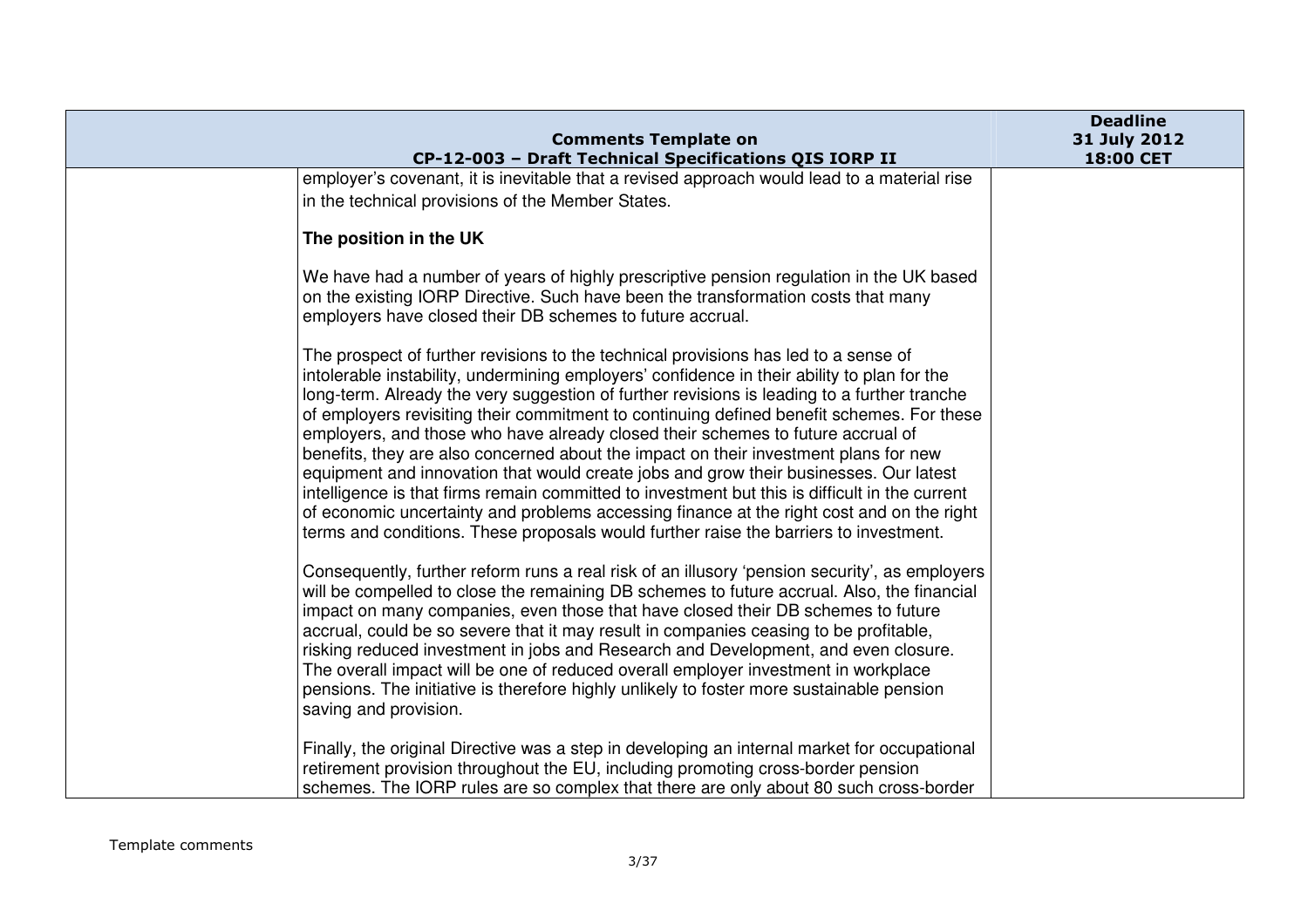|     | <b>Comments Template on</b>                                                                                                                                                                                                                                                                                                                                                                                                                                                                                                                                                                                                                                                                                                                                                                                                                                                                                                                                                                                                                                                                                                                                                                                                                                                                                                                                                                                                                                                                                   | <b>Deadline</b><br>31 July 2012 |
|-----|---------------------------------------------------------------------------------------------------------------------------------------------------------------------------------------------------------------------------------------------------------------------------------------------------------------------------------------------------------------------------------------------------------------------------------------------------------------------------------------------------------------------------------------------------------------------------------------------------------------------------------------------------------------------------------------------------------------------------------------------------------------------------------------------------------------------------------------------------------------------------------------------------------------------------------------------------------------------------------------------------------------------------------------------------------------------------------------------------------------------------------------------------------------------------------------------------------------------------------------------------------------------------------------------------------------------------------------------------------------------------------------------------------------------------------------------------------------------------------------------------------------|---------------------------------|
|     | CP-12-003 - Draft Technical Specifications QIS IORP II                                                                                                                                                                                                                                                                                                                                                                                                                                                                                                                                                                                                                                                                                                                                                                                                                                                                                                                                                                                                                                                                                                                                                                                                                                                                                                                                                                                                                                                        | 18:00 CET                       |
|     | schemes. Discussions with our multi-national member companies suggest they and their<br>employees have no appetite for cross-border pension schemes.<br>We, therefore, urge the EU institutions and EIOPA, to pause and take stock with a wide<br>and comprehensive review of the impact on real pension security, job security, economic<br>activity and the financial markets. The focus of EU interventions should now be on growth<br>and measures that can help Member States meet the 'Europe 2020' targets.                                                                                                                                                                                                                                                                                                                                                                                                                                                                                                                                                                                                                                                                                                                                                                                                                                                                                                                                                                                            |                                 |
| Q1. | No. We disagree fundamentally with the separation of the wider economic impact from the<br>narrow technical analysis. It is a waste of valuable resources to proceed with the latter<br>before the former has been undertaken.<br>We suggest that the process be taken in stages as a consensus is achieved on each<br>stage, even if this means there needs to be a succession of QIS exercises, as has<br>happened with the sister provisions of Solvency II for insurers.<br>Recognition of the reality of such a timetable is essential. As we noted in our general<br>comments, uncertainty about what the revision to the Directive will bring and the potential<br>for significant detrimental impact upon wider economic activity is already changing<br>employer behaviour. Our member companies tell us they are already factoring in<br>scenarios as there is uncertainty over critical questions for employers, such as the length<br>of the recovery period.<br>UK employers are also dismayed at the prospect of an annual assessment under the<br>Holistic Balance Sheet methodology. The current triennial valuation process is a major<br>event in the corporate calendar; it is hugely expensive to undertake and forms the<br>backdrop to investment plans. The prospect of repeating the exercise annually is not only<br>unnecessary but contributes to a sense of instability, volatility and high risk which is<br>detrimental to the future of schemes within scope of the Directive. |                                 |
|     | If there was a realistic assessment of the length of time it will take to revise the Directive                                                                                                                                                                                                                                                                                                                                                                                                                                                                                                                                                                                                                                                                                                                                                                                                                                                                                                                                                                                                                                                                                                                                                                                                                                                                                                                                                                                                                |                                 |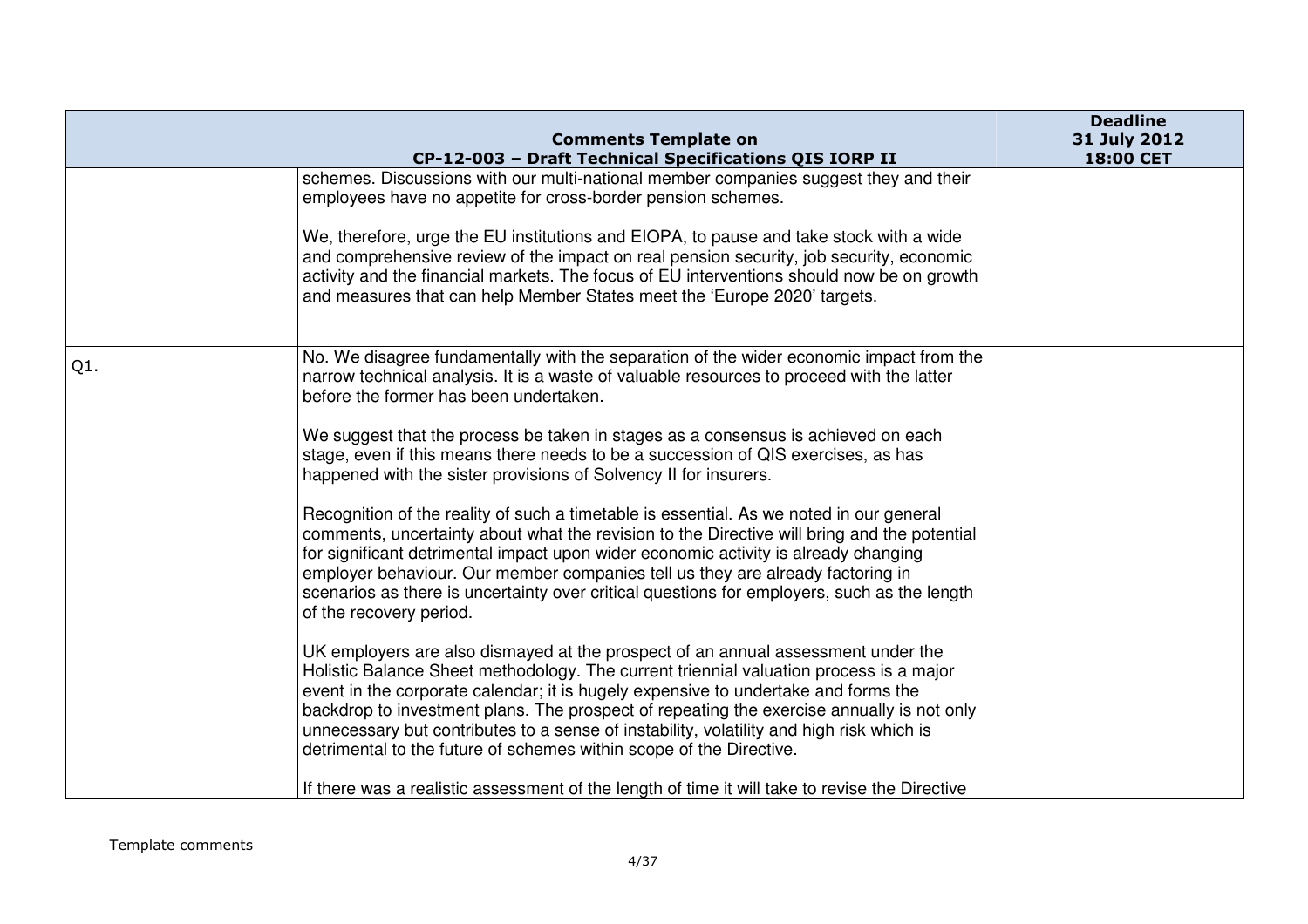|                  | <b>Comments Template on</b><br>CP-12-003 - Draft Technical Specifications QIS IORP II                                                                                                                                                                                                                                                                                                                                                      | <b>Deadline</b><br>31 July 2012<br>18:00 CET |
|------------------|--------------------------------------------------------------------------------------------------------------------------------------------------------------------------------------------------------------------------------------------------------------------------------------------------------------------------------------------------------------------------------------------------------------------------------------------|----------------------------------------------|
|                  | (given experience with Solvency II), some employers might feel under less pressure to<br>close schemes quite so quickly. The more years people are accruing benefits in high<br>quality pension schemes the better, even if they eventually close.                                                                                                                                                                                         |                                              |
|                  | A six-week consultation period is woefully inadequate for such a complex consultation<br>exercise. The quality of contributions from stakeholders, even those with the necessary<br>technical expertise is inevitably compromised.                                                                                                                                                                                                         |                                              |
|                  | Who undertakes the QIS                                                                                                                                                                                                                                                                                                                                                                                                                     |                                              |
|                  | We urge EIOPA to ensure there are no barriers at national level to those participating in<br>the QIS. In the UK, we believe that a wider stakeholder group is required than solely the<br>Pensions Regulator.                                                                                                                                                                                                                              |                                              |
| $Q2$ .           | The Holistic Balance Sheet approach will have little credibility amongst stakeholders if<br>these aspects are not adequately covered and in our view they are currently not. The<br>issues across differing EU member states are hugely complex and varied. Their<br>scope/role is also under consideration in the UK given the pressures DB pension<br>arrangements are under. Now is not the time to be introducing further uncertainty. |                                              |
|                  | For employers the relationship between employer covenant, recovery periods and<br>technical provisions is of central concern and should be considered coherently and in<br>depth; we advocate additional QIS rounds to review them holistically.                                                                                                                                                                                           |                                              |
| Q <sub>3</sub> . | As our response to Q2 demonstrates, we believe there is not sufficient information on the<br>draft technical specifications to enable stakeholders to grasp how the key themes relevant<br>to sponsoring employers would work together.                                                                                                                                                                                                    |                                              |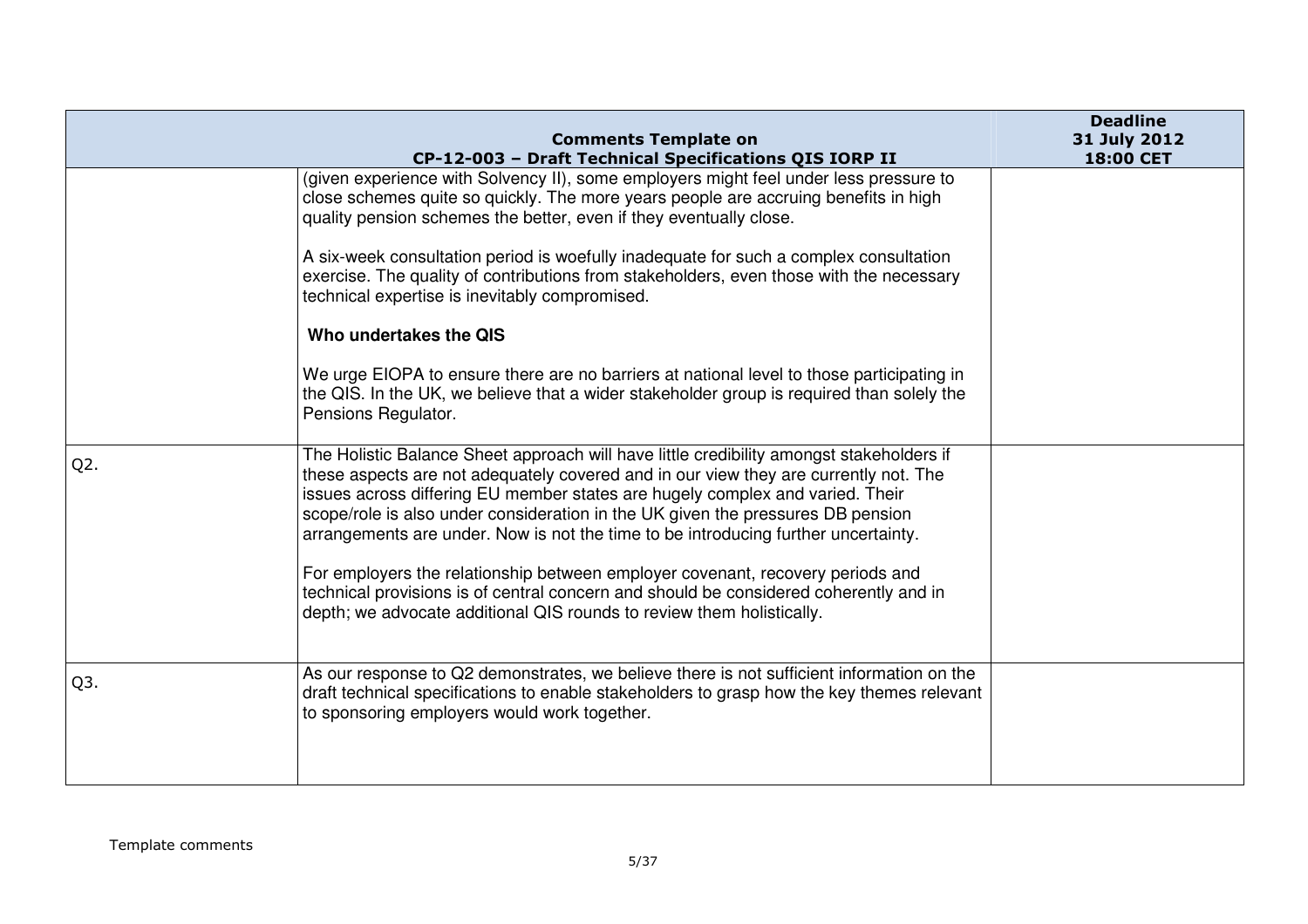|      | <b>Comments Template on</b>                                                                                                                                                                                             | <b>Deadline</b><br>31 July 2012 |
|------|-------------------------------------------------------------------------------------------------------------------------------------------------------------------------------------------------------------------------|---------------------------------|
|      | CP-12-003 - Draft Technical Specifications QIS IORP II                                                                                                                                                                  | 18:00 CET                       |
| Q4.  | No - for the reasons we gave in response to Q3.                                                                                                                                                                         |                                 |
| Q5.  | No. We envisage further rounds of domestic (Member States) interpretation and then<br>individual companies being heavily reliant on advice from professional advisors who are<br>very costly.                           |                                 |
|      | To create a scheme which bears such compliance costs at a time when companies in<br>Europe are under relentless cost pressures is unjustifiable and is a matter that should be<br>covered in a wider impact assessment. |                                 |
| Q6.  | $No$ – for the reasons given in response to Q5                                                                                                                                                                          |                                 |
| Q7.  | We believe IORPS should have reasonable flexibility to adopt assumptions that fit the<br>scheme (as is currently the case in the UK).                                                                                   |                                 |
| Q8.  |                                                                                                                                                                                                                         |                                 |
| Q9.  | We agree that the Holistic Balance Sheet should reflect the realities of the economic<br>environment, including the possibility of benefits being reduced in the event of a sponsor<br>defaulting.                      |                                 |
| Q10. | The provisions must reflect the reality of multi-employer schemes (which are currently not<br>adequately covered in the consultation).                                                                                  |                                 |
|      | Also, in the UK many employers providing DB schemes are SMEs. The provisions are<br>exceptionally complex and subjective and the cost of undertaking the assessment is<br>disproportionate to the benefit.              |                                 |
| Q11. |                                                                                                                                                                                                                         |                                 |
| Q12. | See our comments to Q4/5                                                                                                                                                                                                |                                 |
| Q13. |                                                                                                                                                                                                                         |                                 |
| Q14. |                                                                                                                                                                                                                         |                                 |
| Q15. |                                                                                                                                                                                                                         |                                 |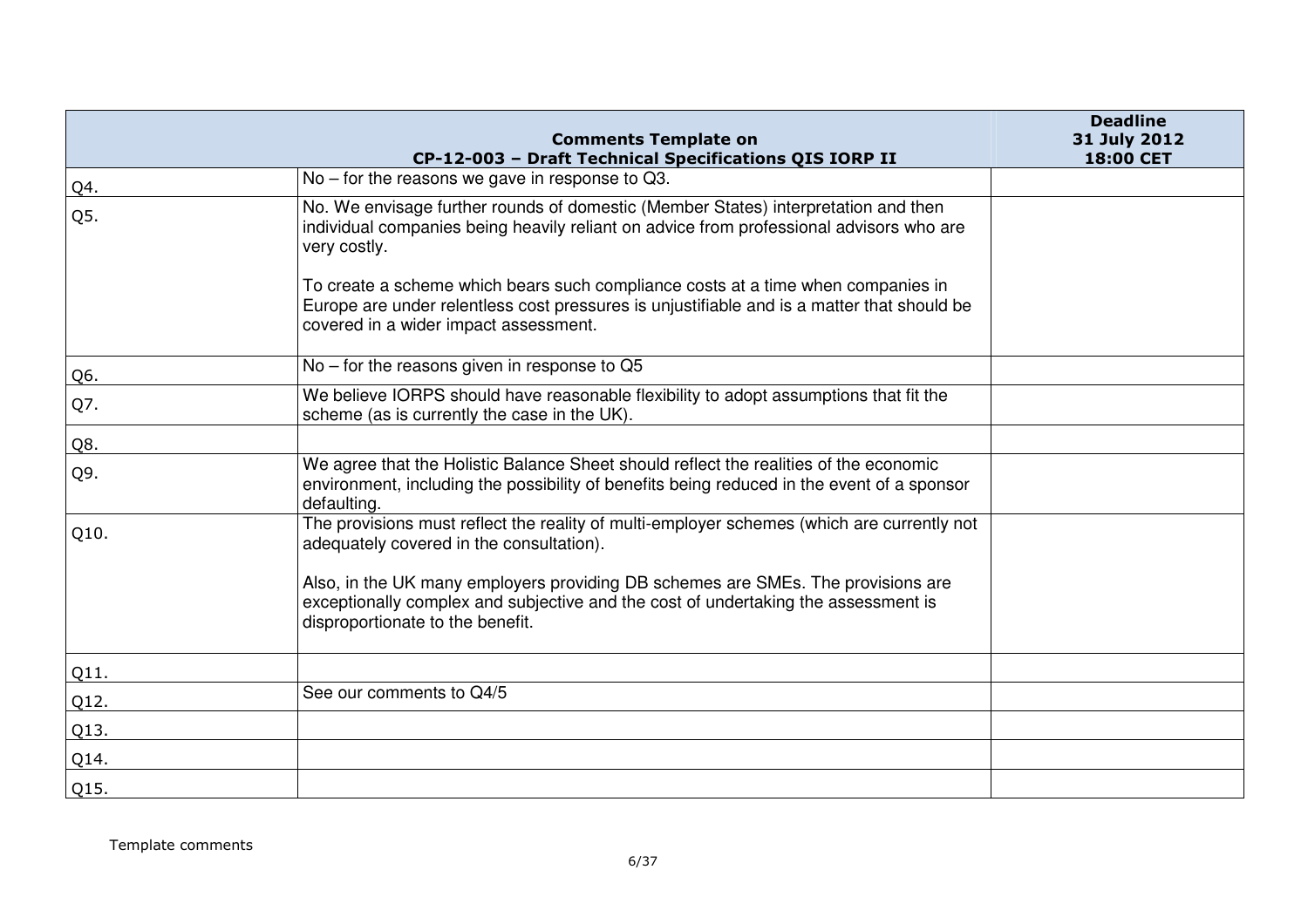|        |                                                                                       | <b>Deadline</b>           |
|--------|---------------------------------------------------------------------------------------|---------------------------|
|        | <b>Comments Template on</b><br>CP-12-003 - Draft Technical Specifications QIS IORP II | 31 July 2012<br>18:00 CET |
| Q16.   |                                                                                       |                           |
| Q17.   |                                                                                       |                           |
| Q18.   |                                                                                       |                           |
| Q19.   |                                                                                       |                           |
| Q20.   |                                                                                       |                           |
| Q21.   |                                                                                       |                           |
| Q22.   |                                                                                       |                           |
| Q23.   |                                                                                       |                           |
| 1.1.1. |                                                                                       |                           |
| I.1.2. |                                                                                       |                           |
| 1.1.3. |                                                                                       |                           |
| I.1.4. |                                                                                       |                           |
| I.1.5. |                                                                                       |                           |
| I.2.1. |                                                                                       |                           |
| I.2.2. |                                                                                       |                           |
| I.2.3. |                                                                                       |                           |
| I.2.4. |                                                                                       |                           |
| 1.2.5. |                                                                                       |                           |
| I.2.6. |                                                                                       |                           |
| I.3.1. |                                                                                       |                           |
| I.3.2. |                                                                                       |                           |
| I.4.1. |                                                                                       |                           |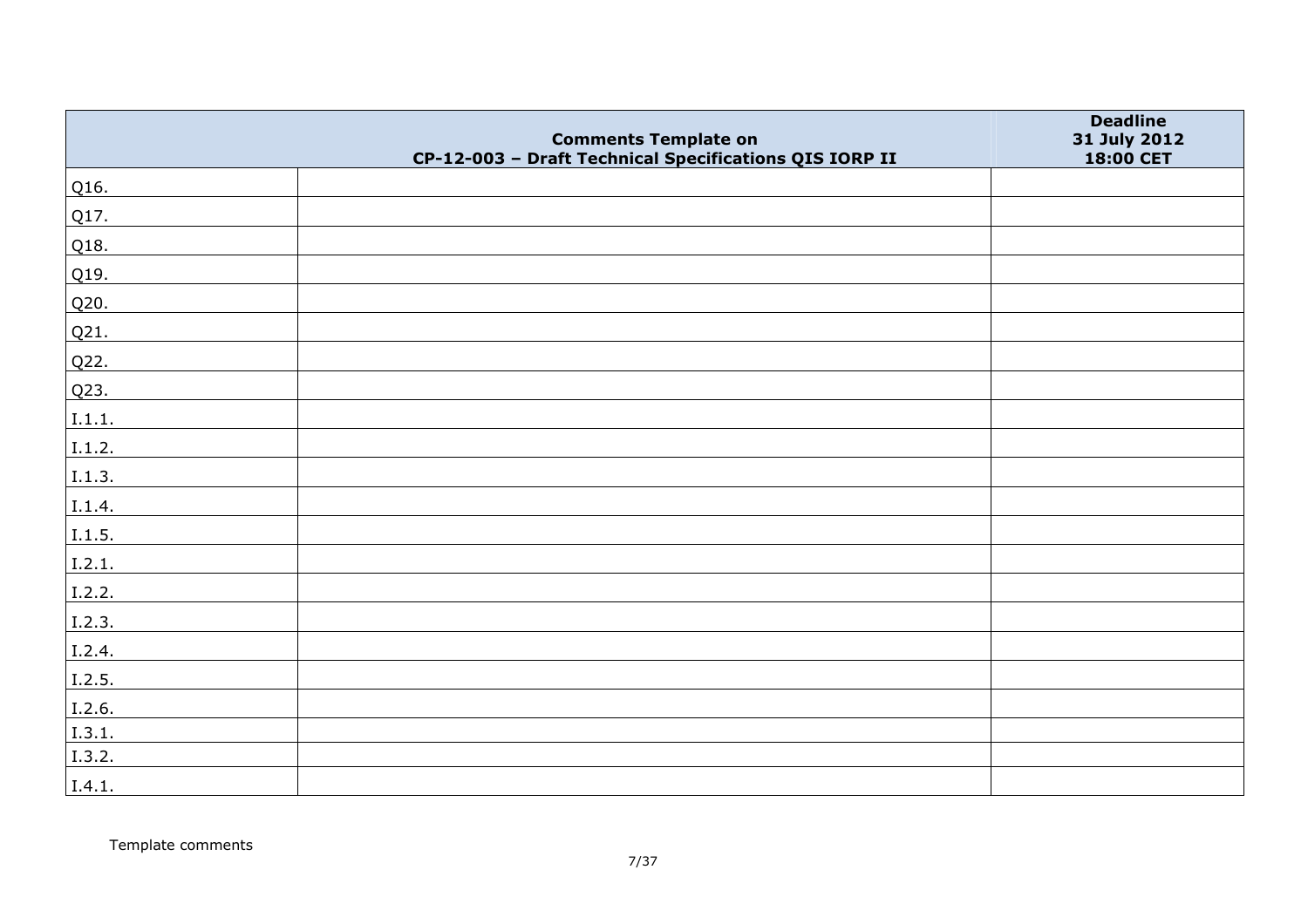|         | <b>Comments Template on</b>                            | <b>Deadline</b><br>31 July 2012 |
|---------|--------------------------------------------------------|---------------------------------|
|         | CP-12-003 - Draft Technical Specifications QIS IORP II | 18:00 CET                       |
| I.4.2.  |                                                        |                                 |
| I.4.3.  |                                                        |                                 |
| I.4.4.  |                                                        |                                 |
| I.4.5.  |                                                        |                                 |
| I.4.6.  |                                                        |                                 |
| I.4.7.  |                                                        |                                 |
| I.4.8.  |                                                        |                                 |
| I.4.9.  |                                                        |                                 |
| I.4.10. |                                                        |                                 |
| I.4.11. |                                                        |                                 |
| I.4.12. |                                                        |                                 |
| I.4.13. |                                                        |                                 |
| I.4.14. |                                                        |                                 |
| I.4.15. |                                                        |                                 |
| 1.4.16. |                                                        |                                 |
| I.4.17. |                                                        |                                 |
| I.4.18. |                                                        |                                 |
| I.4.19. |                                                        |                                 |
| I.4.20. |                                                        |                                 |
| I.4.21. |                                                        |                                 |
| I.4.22. |                                                        |                                 |
| I.5.1.  |                                                        |                                 |
| I.5.2.  |                                                        |                                 |
| I.5.3.  |                                                        |                                 |
| I.5.4.  |                                                        |                                 |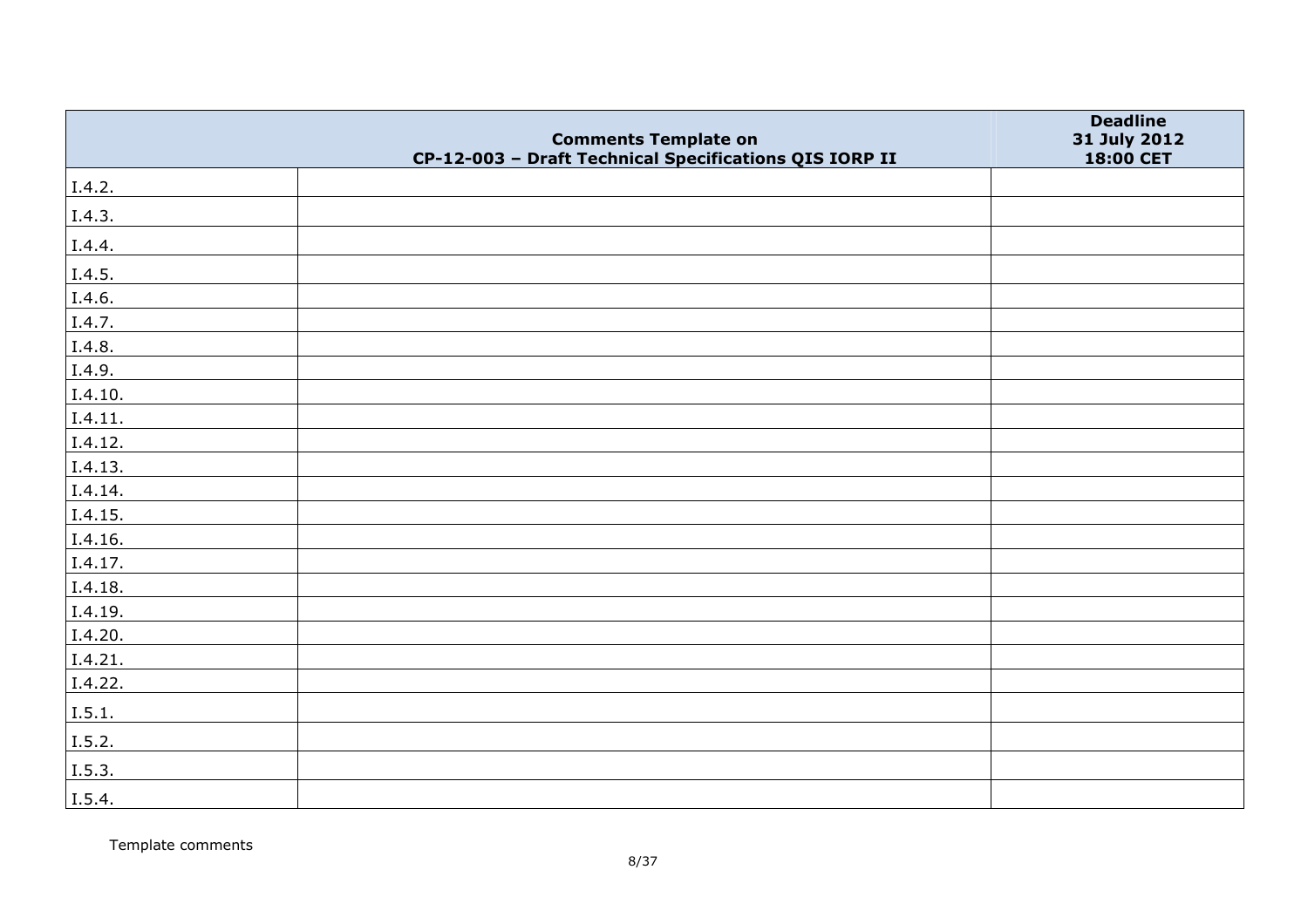|         | <b>Comments Template on</b>                            | <b>Deadline</b><br>31 July 2012 |
|---------|--------------------------------------------------------|---------------------------------|
|         | CP-12-003 - Draft Technical Specifications QIS IORP II | 18:00 CET                       |
| I.5.5.  |                                                        |                                 |
| I.5.6.  |                                                        |                                 |
| I.5.7.  |                                                        |                                 |
| I.5.8.  |                                                        |                                 |
| I.6.1.  |                                                        |                                 |
| I.6.2.  |                                                        |                                 |
| I.6.3.  |                                                        |                                 |
| I.7.1.  |                                                        |                                 |
| I.7.2.  |                                                        |                                 |
| I.7.3.  |                                                        |                                 |
| I.7.4.  |                                                        |                                 |
| I.7.5.  |                                                        |                                 |
| I.8.1.  |                                                        |                                 |
| I.8.2.  |                                                        |                                 |
| I.8.3.  |                                                        |                                 |
| I.8.4.  |                                                        |                                 |
| I.8.5.  |                                                        |                                 |
| I.8.6.  |                                                        |                                 |
| I.9.1.  |                                                        |                                 |
| I.9.2.  |                                                        |                                 |
| I.9.3.  |                                                        |                                 |
| I.10.1. |                                                        |                                 |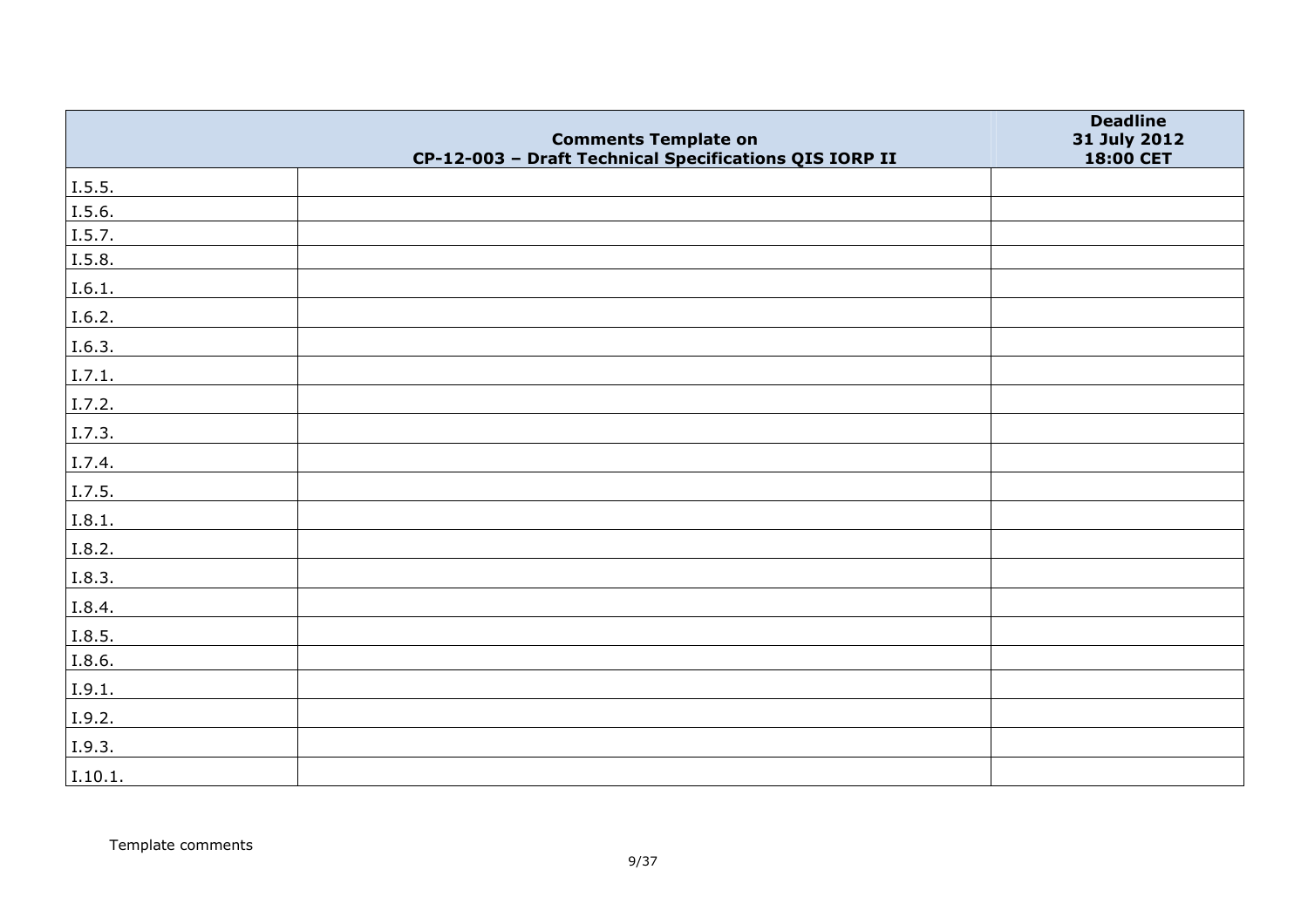|           | <b>Comments Template on</b>                            | <b>Deadline</b><br>31 July 2012 |
|-----------|--------------------------------------------------------|---------------------------------|
|           | CP-12-003 - Draft Technical Specifications QIS IORP II | 18:00 CET                       |
| I.10.2.   |                                                        |                                 |
| I.10.3.   |                                                        |                                 |
| I.10.4    |                                                        |                                 |
| I.11.1    |                                                        |                                 |
| HBS.1.1.  |                                                        |                                 |
| HBS.2.1.  |                                                        |                                 |
| HBS.2.2.  |                                                        |                                 |
| HBS.2.3.  |                                                        |                                 |
| HBS.2.4.  |                                                        |                                 |
| HBS.2.5.  |                                                        |                                 |
| HBS.2.6.  |                                                        |                                 |
| HBS.2.7.  |                                                        |                                 |
| HBS.2.8.  |                                                        |                                 |
| HBS.3.1.  |                                                        |                                 |
| HBS.3.2.  |                                                        |                                 |
| HBS.3.3.  |                                                        |                                 |
| HBS.3.4.  |                                                        |                                 |
| HBS.3.5.  |                                                        |                                 |
| HBS.3.6.  |                                                        |                                 |
| HBS.3.7.  |                                                        |                                 |
| HBS.3.8.  |                                                        |                                 |
| HBS.3.9.  |                                                        |                                 |
| HBS.3.10. |                                                        |                                 |
| HBS.3.11. |                                                        |                                 |
| HBS.3.12. |                                                        |                                 |
| HBS.3.13. |                                                        |                                 |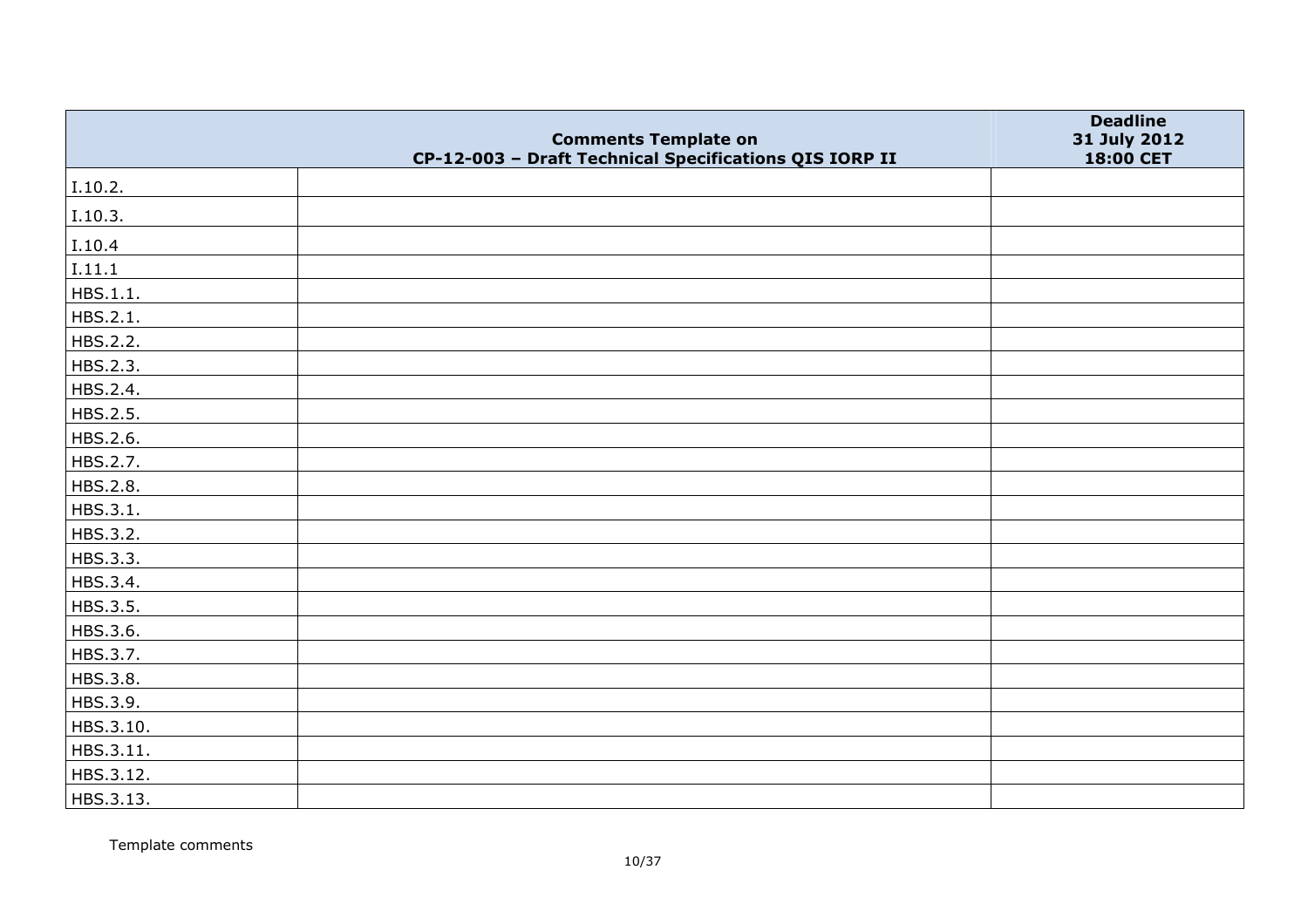|           | <b>Comments Template on</b>                            | <b>Deadline</b><br>31 July 2012 |
|-----------|--------------------------------------------------------|---------------------------------|
|           | CP-12-003 - Draft Technical Specifications QIS IORP II | 18:00 CET                       |
| HBS.3.14. |                                                        |                                 |
| HBS.3.15. |                                                        |                                 |
| HBS.3.16. |                                                        |                                 |
| HBS.3.17. |                                                        |                                 |
| HBS.3.18. |                                                        |                                 |
| HBS.3.19. |                                                        |                                 |
| HBS.3.20. |                                                        |                                 |
| HBS.3.21. |                                                        |                                 |
| HBS.3.22. |                                                        |                                 |
| HBS.3.23. |                                                        |                                 |
| HBS.3.24. |                                                        |                                 |
| HBS.3.25. |                                                        |                                 |
| HBS.3.26. |                                                        |                                 |
| HBS.3.27. |                                                        |                                 |
| HBS.3.28. |                                                        |                                 |
| HBS.3.29. |                                                        |                                 |
| HBS.4.1.  |                                                        |                                 |
| HBS.4.2.  |                                                        |                                 |
| HBS.4.3.  |                                                        |                                 |
| HBS.4.4.  |                                                        |                                 |
| HBS.4.5.  |                                                        |                                 |
| HBS.4.6.  |                                                        |                                 |
| HBS.4.7.  |                                                        |                                 |
| HBS.4.8.  |                                                        |                                 |
| HBS.4.9.  |                                                        |                                 |
| HBS.4.10. |                                                        |                                 |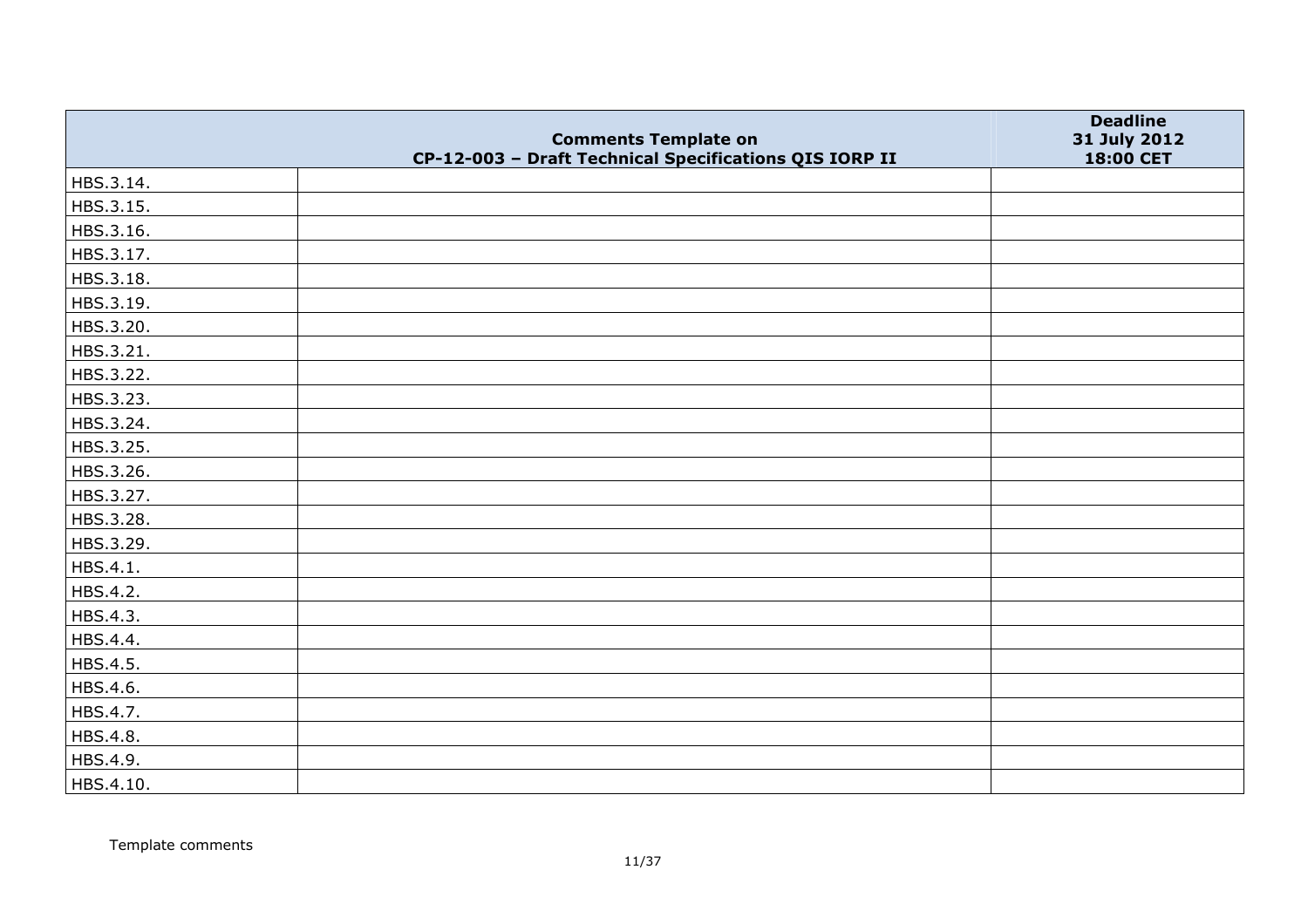|           | <b>Comments Template on</b>                            | <b>Deadline</b><br>31 July 2012 |
|-----------|--------------------------------------------------------|---------------------------------|
|           | CP-12-003 - Draft Technical Specifications QIS IORP II | 18:00 CET                       |
| HBS.4.11. |                                                        |                                 |
| HBS.4.12. |                                                        |                                 |
| HBS.4.13. |                                                        |                                 |
| HBS.4.14. |                                                        |                                 |
| HBS.4.15. |                                                        |                                 |
| HBS.4.16. |                                                        |                                 |
| HBS.4.17. |                                                        |                                 |
| HBS.4.18. |                                                        |                                 |
| HBS.4.19. |                                                        |                                 |
| HBS.4.20. |                                                        |                                 |
| HBS.4.21. |                                                        |                                 |
| HBS.4.22. |                                                        |                                 |
| HBS.4.23. |                                                        |                                 |
| HBS.4.24. |                                                        |                                 |
| HBS.4.25. |                                                        |                                 |
| HBS.4.26. |                                                        |                                 |
| HBS.4.27. |                                                        |                                 |
| HBS.4.28. |                                                        |                                 |
| HBS.4.29. |                                                        |                                 |
| HBS.4.30. |                                                        |                                 |
| HBS.4.31. |                                                        |                                 |
| HBS.4.32. |                                                        |                                 |
| HBS.4.33. |                                                        |                                 |
| HBS.4.34. |                                                        |                                 |
| HBS.4.35. |                                                        |                                 |
| HBS.4.36. |                                                        |                                 |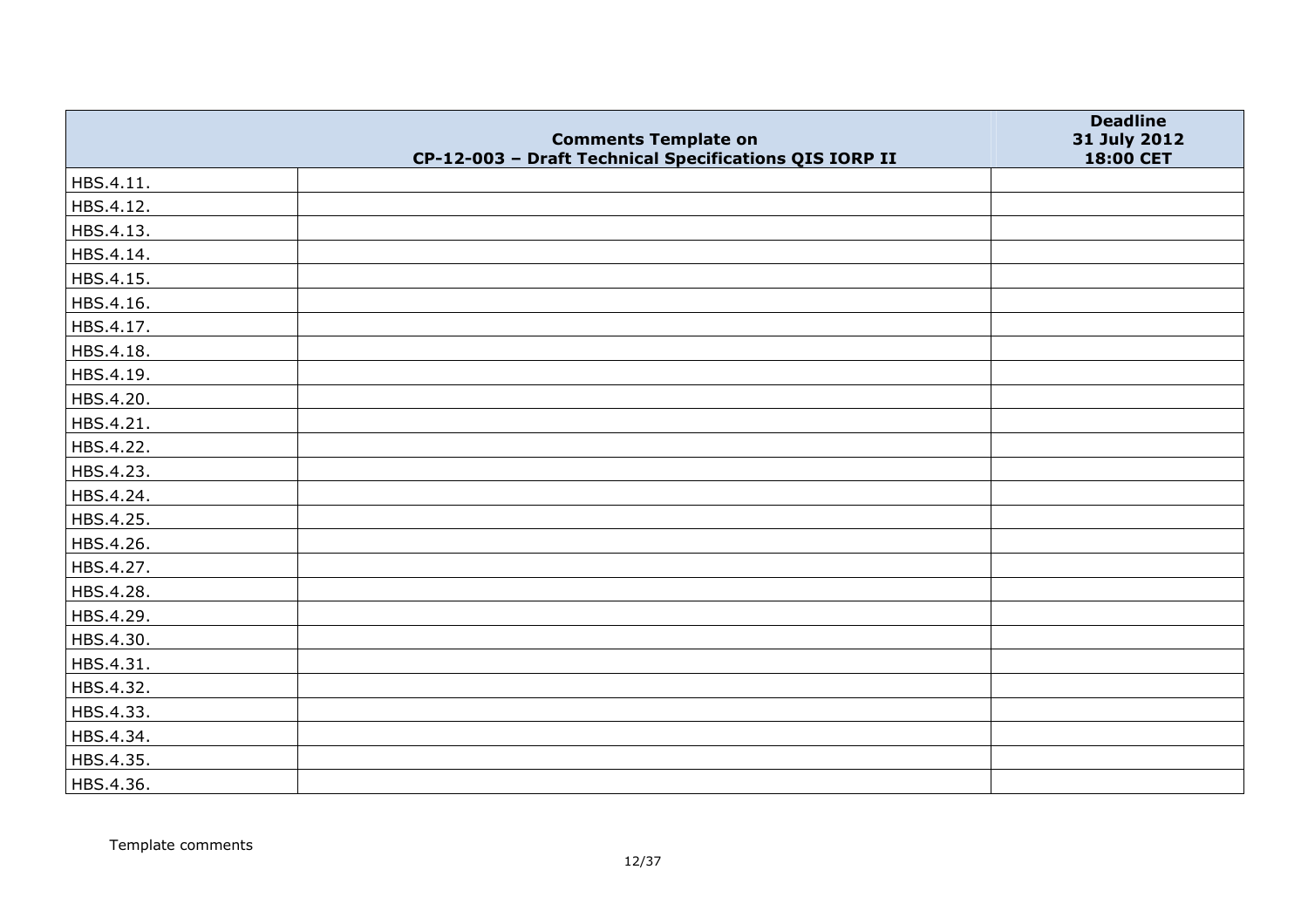|           | <b>Comments Template on</b>                            | <b>Deadline</b><br>31 July 2012 |
|-----------|--------------------------------------------------------|---------------------------------|
|           | CP-12-003 - Draft Technical Specifications QIS IORP II | 18:00 CET                       |
| HBS.4.37. |                                                        |                                 |
| HBS.4.38. |                                                        |                                 |
| HBS.4.39. |                                                        |                                 |
| HBS.4.40. |                                                        |                                 |
| HBS.4.41. |                                                        |                                 |
| HBS.4.42. |                                                        |                                 |
| HBS.4.43. |                                                        |                                 |
| HBS.4.44. |                                                        |                                 |
| HBS.4.45. |                                                        |                                 |
| HBS.4.46. |                                                        |                                 |
| HBS.4.47. |                                                        |                                 |
| HBS.4.48. |                                                        |                                 |
| HBS.4.49. |                                                        |                                 |
| HBS.4.50. |                                                        |                                 |
| HBS.4.51. |                                                        |                                 |
| HBS.4.52. |                                                        |                                 |
| HBS.4.53. |                                                        |                                 |
| HBS.4.54. |                                                        |                                 |
| HBS.4.55. |                                                        |                                 |
| HBS.4.56. |                                                        |                                 |
| HBS.4.57. |                                                        |                                 |
| HBS.4.58. |                                                        |                                 |
| HBS.4.59. |                                                        |                                 |
| HBS.4.60. |                                                        |                                 |
| HBS.4.61. |                                                        |                                 |
| HBS.5.1.  |                                                        |                                 |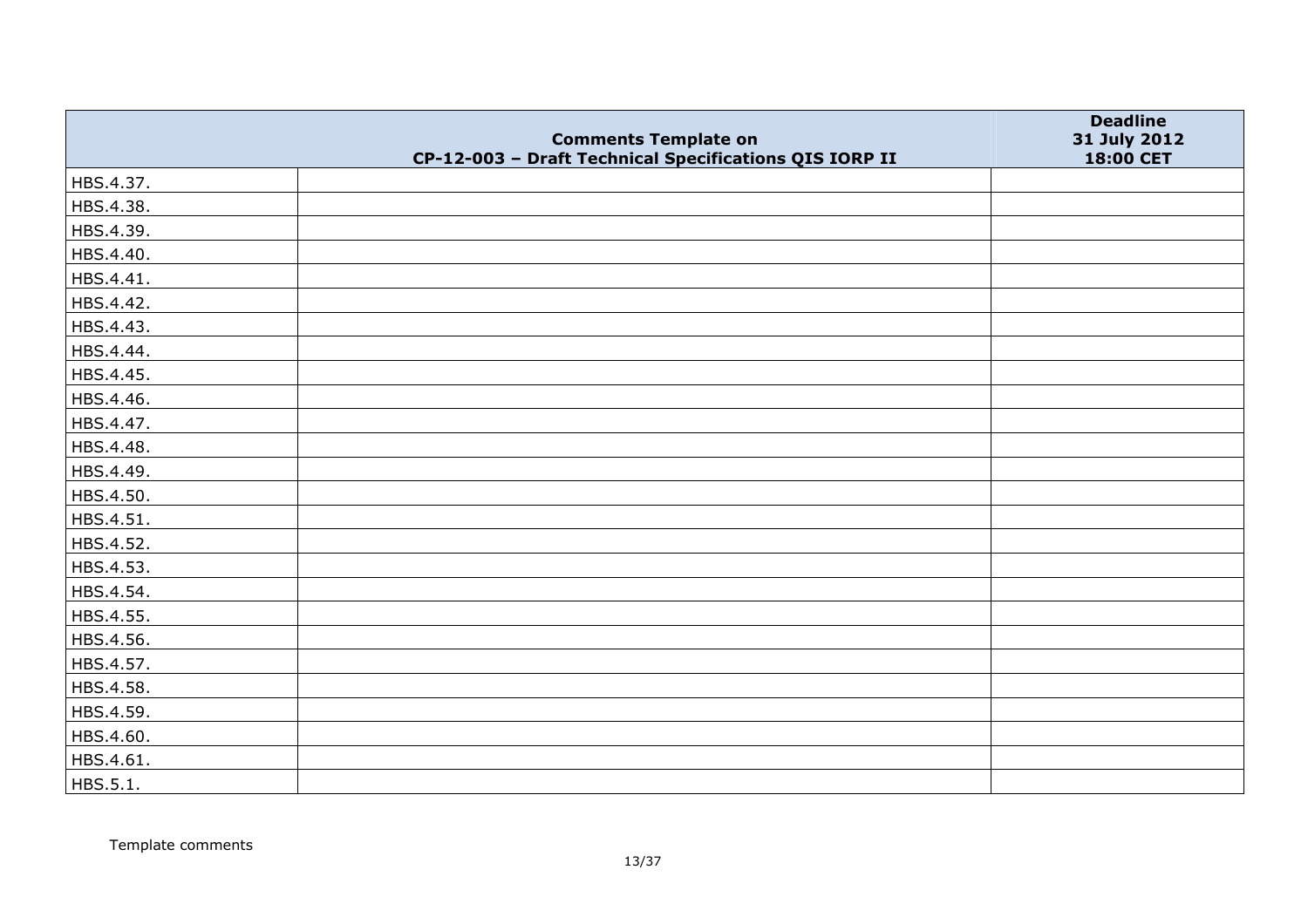|           |                                                                                       | <b>Deadline</b>           |
|-----------|---------------------------------------------------------------------------------------|---------------------------|
|           | <b>Comments Template on</b><br>CP-12-003 - Draft Technical Specifications QIS IORP II | 31 July 2012<br>18:00 CET |
| HBS.5.2.  |                                                                                       |                           |
| HBS.5.3.  |                                                                                       |                           |
| HBS.5.4.  |                                                                                       |                           |
| HBS.5.5.  |                                                                                       |                           |
| HBS.6.1.  |                                                                                       |                           |
| HBS.6.2.  |                                                                                       |                           |
| HBS.6.3.  |                                                                                       |                           |
| HBS.6.4.  |                                                                                       |                           |
| HBS.6.5.  |                                                                                       |                           |
| HBS.6.6.  |                                                                                       |                           |
| HBS.6.7.  |                                                                                       |                           |
| HBS.6.8.  |                                                                                       |                           |
| HBS.6.9.  |                                                                                       |                           |
| HBS.6.10. |                                                                                       |                           |
| HBS.6.11. |                                                                                       |                           |
| HBS.6.12. |                                                                                       |                           |
| HBS.6.13. |                                                                                       |                           |
| HBS.6.14. |                                                                                       |                           |
| HBS.6.15. |                                                                                       |                           |
| HBS.6.16. |                                                                                       |                           |
| HBS.6.17. |                                                                                       |                           |
| HBS.6.18. |                                                                                       |                           |
| HBS.6.19. |                                                                                       |                           |
| HBS.6.20. |                                                                                       |                           |
| HBS.6.21. |                                                                                       |                           |
| HBS.6.22. |                                                                                       |                           |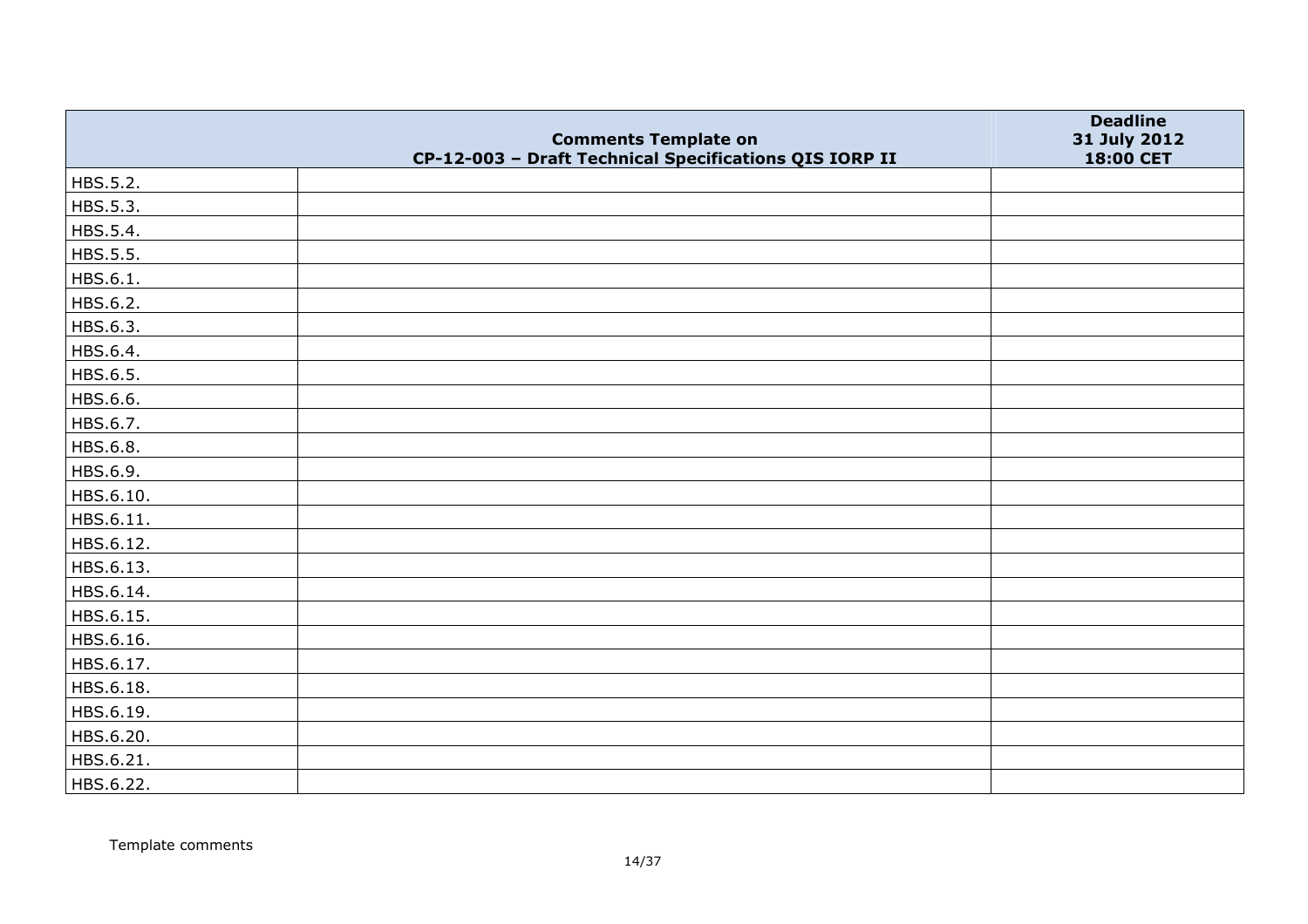|           | <b>Comments Template on</b>                            | <b>Deadline</b><br>31 July 2012 |
|-----------|--------------------------------------------------------|---------------------------------|
|           | CP-12-003 - Draft Technical Specifications QIS IORP II | 18:00 CET                       |
| HBS.6.23. |                                                        |                                 |
| HBS.6.24. |                                                        |                                 |
| HBS.6.25. |                                                        |                                 |
| HBS.6.26. |                                                        |                                 |
| HBS.6.27. |                                                        |                                 |
| HBS.6.28. |                                                        |                                 |
| HBS.6.29. |                                                        |                                 |
| HBS.6.30. |                                                        |                                 |
| HBS.6.31. |                                                        |                                 |
| HBS.6.32. |                                                        |                                 |
| HBS.6.33. |                                                        |                                 |
| HBS.6.34. |                                                        |                                 |
| HBS.6.35. |                                                        |                                 |
| HBS.6.36. |                                                        |                                 |
| HBS.6.37. |                                                        |                                 |
| HBS.6.38. |                                                        |                                 |
| HBS.6.39. |                                                        |                                 |
| HBS.6.40. |                                                        |                                 |
| HBS.6.41. |                                                        |                                 |
| HBS.6.42. |                                                        |                                 |
| HBS.6.43. |                                                        |                                 |
| HBS.6.44. |                                                        |                                 |
| HBS.6.45. |                                                        |                                 |
| HBS.6.46. |                                                        |                                 |
| HBS.6.47. |                                                        |                                 |
| HBS.6.48. |                                                        |                                 |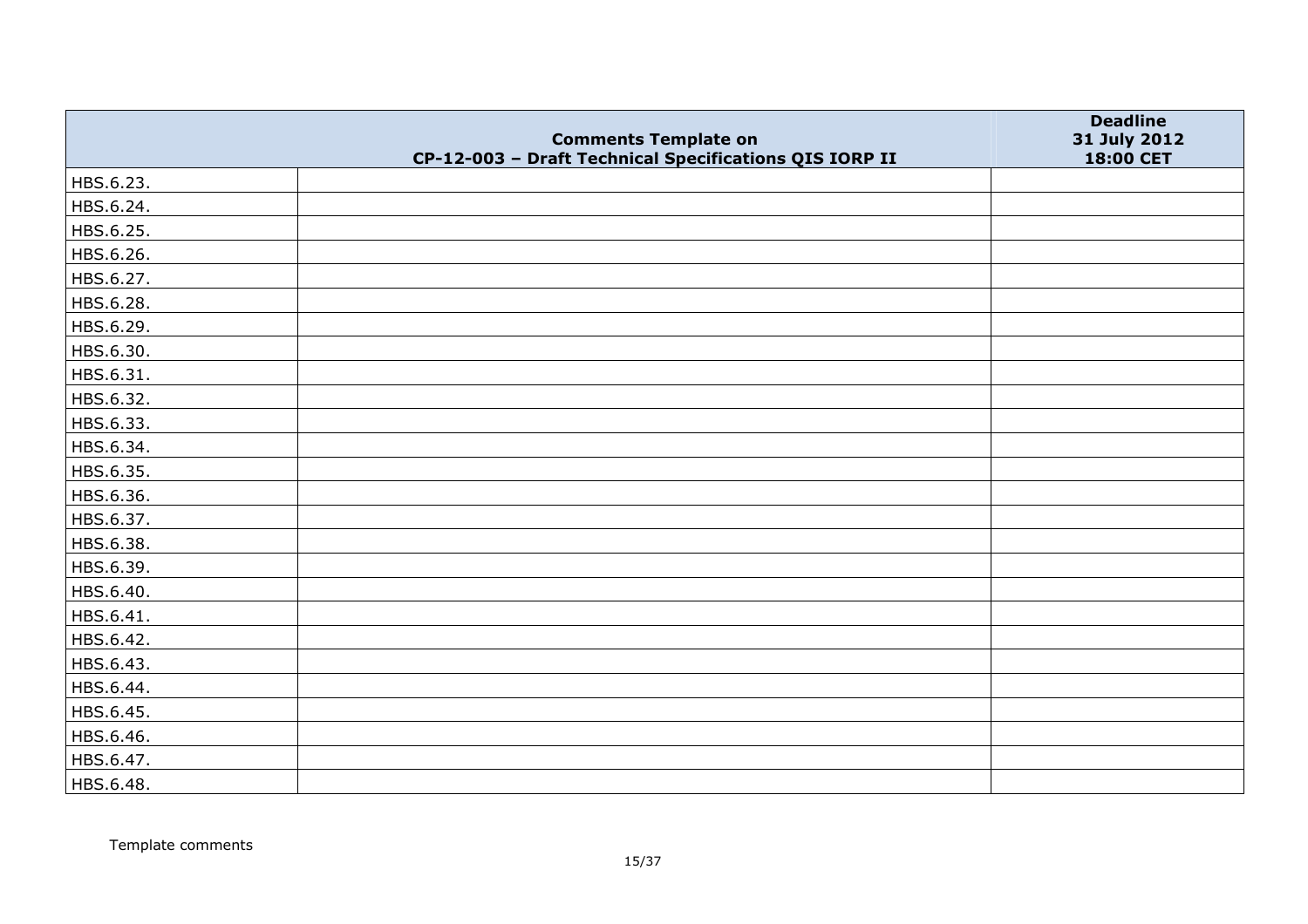|           | <b>Comments Template on</b>                            | <b>Deadline</b><br>31 July 2012 |
|-----------|--------------------------------------------------------|---------------------------------|
|           | CP-12-003 - Draft Technical Specifications QIS IORP II | 18:00 CET                       |
| HBS.6.49. |                                                        |                                 |
| HBS.6.50. |                                                        |                                 |
| HBS.6.51. |                                                        |                                 |
| HBS.6.52. |                                                        |                                 |
| HBS.6.53. |                                                        |                                 |
| HBS.6.54. |                                                        |                                 |
| HBS.6.55. |                                                        |                                 |
| HBS.6.56. |                                                        |                                 |
| HBS.6.57. |                                                        |                                 |
| HBS.6.58. |                                                        |                                 |
| HBS.6.59. |                                                        |                                 |
| HBS.6.60. |                                                        |                                 |
| HBS.6.61. |                                                        |                                 |
| HBS.6.62. |                                                        |                                 |
| HBS.6.63. |                                                        |                                 |
| HBS.6.64. |                                                        |                                 |
| HBS.6.65. |                                                        |                                 |
| HBS.6.66. |                                                        |                                 |
| HBS.6.67. |                                                        |                                 |
| HBS.6.68. |                                                        |                                 |
| HBS.6.69. |                                                        |                                 |
| HBS.6.70. |                                                        |                                 |
| HBS.6.71. |                                                        |                                 |
| HBS.6.72. |                                                        |                                 |
| HBS.6.73. |                                                        |                                 |
| HBS.6.74. |                                                        |                                 |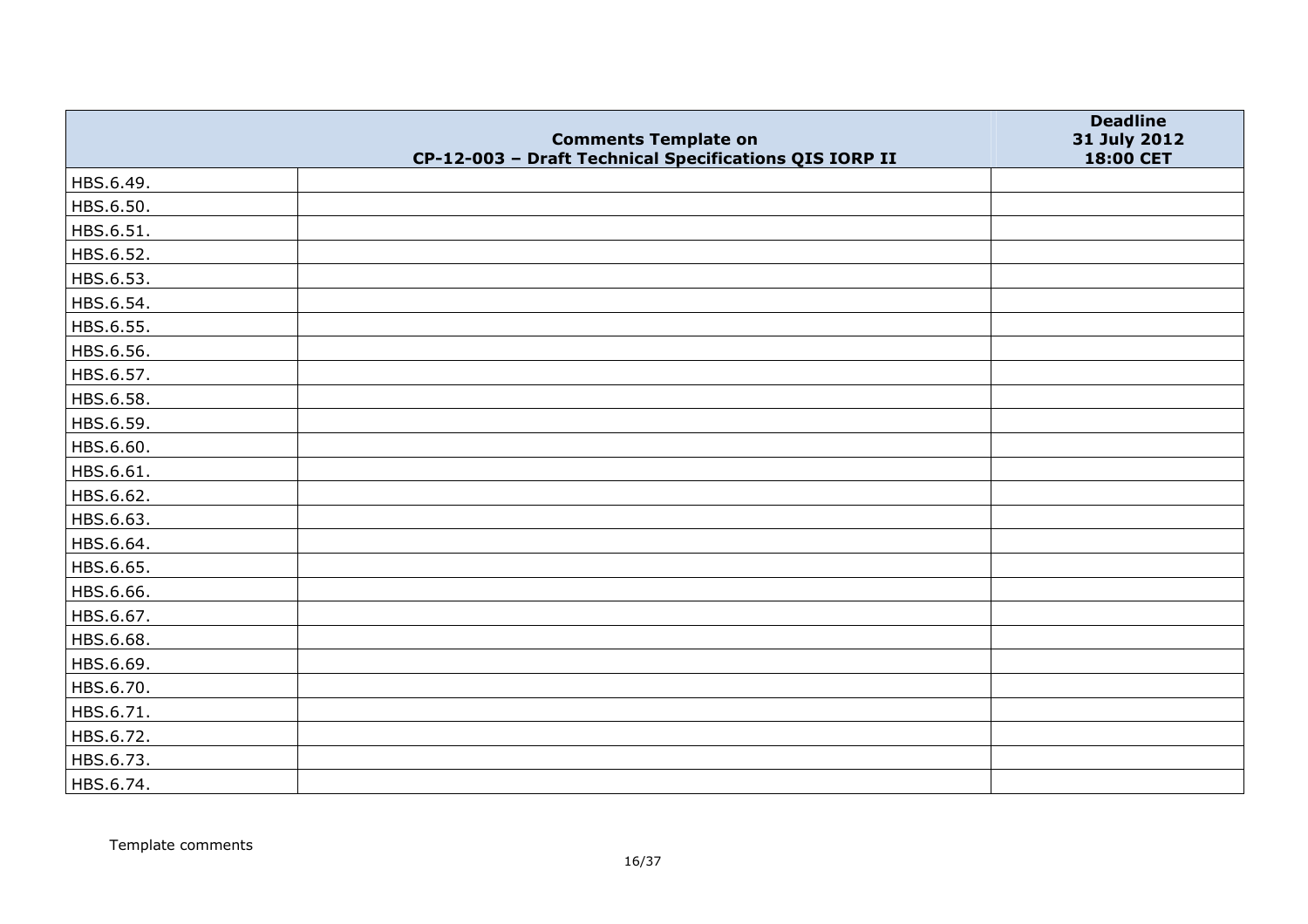|           | <b>Comments Template on</b>                            | <b>Deadline</b><br>31 July 2012 |
|-----------|--------------------------------------------------------|---------------------------------|
|           | CP-12-003 - Draft Technical Specifications QIS IORP II | 18:00 CET                       |
| HBS.6.75. |                                                        |                                 |
| HBS.6.76. |                                                        |                                 |
| HBS.6.77. |                                                        |                                 |
| HBS.6.78. |                                                        |                                 |
| HBS.6.79. |                                                        |                                 |
| HBS.6.80. |                                                        |                                 |
| HBS.6.81. |                                                        |                                 |
| HBS.6.82. |                                                        |                                 |
| HBS.6.83. |                                                        |                                 |
| HBS.6.84. |                                                        |                                 |
| HBS.6.85. |                                                        |                                 |
| HBS.6.86. |                                                        |                                 |
| HBS.6.87. |                                                        |                                 |
| HBS.6.88. |                                                        |                                 |
| HBS.6.89. |                                                        |                                 |
| HBS.6.90. |                                                        |                                 |
| HBS.7.1.  |                                                        |                                 |
| HBS.7.2.  |                                                        |                                 |
| HBS.7.3.  |                                                        |                                 |
| HBS.7.4.  |                                                        |                                 |
| HBS.7.5.  |                                                        |                                 |
| HBS.7.6.  |                                                        |                                 |
| HBS.7.7.  |                                                        |                                 |
| HBS.7.8.  |                                                        |                                 |
| HBS.7.9.  |                                                        |                                 |
| HBS.7.10. |                                                        |                                 |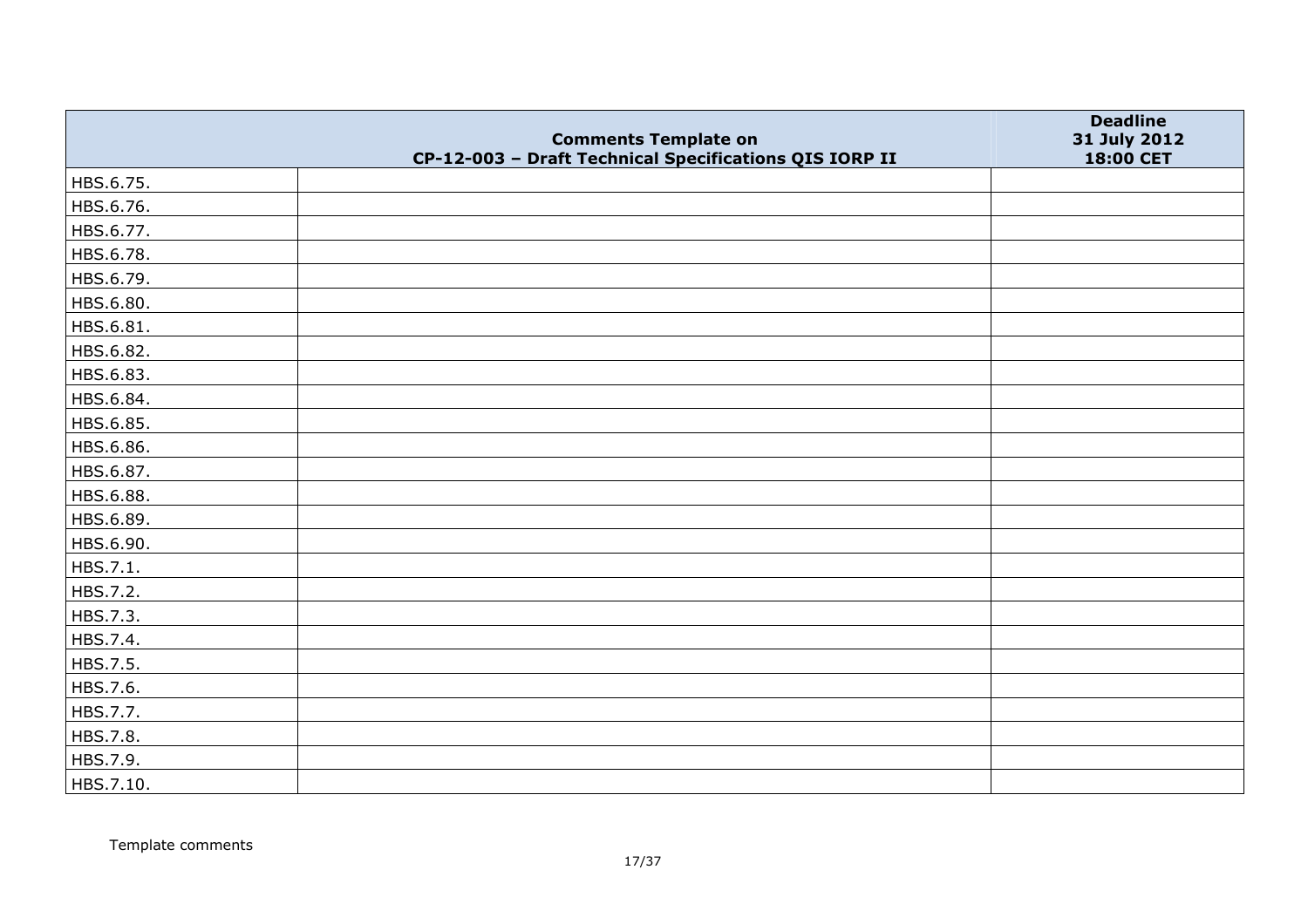|           | <b>Comments Template on</b>                            | <b>Deadline</b><br>31 July 2012 |
|-----------|--------------------------------------------------------|---------------------------------|
|           | CP-12-003 - Draft Technical Specifications QIS IORP II | 18:00 CET                       |
| HBS.7.11. |                                                        |                                 |
| HBS.7.12. |                                                        |                                 |
| HBS.7.13. |                                                        |                                 |
| HBS.7.14. |                                                        |                                 |
| HBS.7.15. |                                                        |                                 |
| HBS.7.16. |                                                        |                                 |
| HBS.7.17. |                                                        |                                 |
| HBS.7.18. |                                                        |                                 |
| HBS.7.19. |                                                        |                                 |
| HBS.7.20. |                                                        |                                 |
| HBS.7.21. |                                                        |                                 |
| HBS.7.22. |                                                        |                                 |
| HBS.7.23. |                                                        |                                 |
| HBS.7.24. |                                                        |                                 |
| HBS.7.25. |                                                        |                                 |
| HBS.7.26. |                                                        |                                 |
| HBS.7.27. |                                                        |                                 |
| HBS.7.28. |                                                        |                                 |
| HBS.7.29. |                                                        |                                 |
| HBS.7.30. |                                                        |                                 |
| HBS.7.31. |                                                        |                                 |
| HBS.7.32. |                                                        |                                 |
| HBS.7.33. |                                                        |                                 |
| HBS.7.34. |                                                        |                                 |
| HBS.7.35. |                                                        |                                 |
| HBS.7.36. |                                                        |                                 |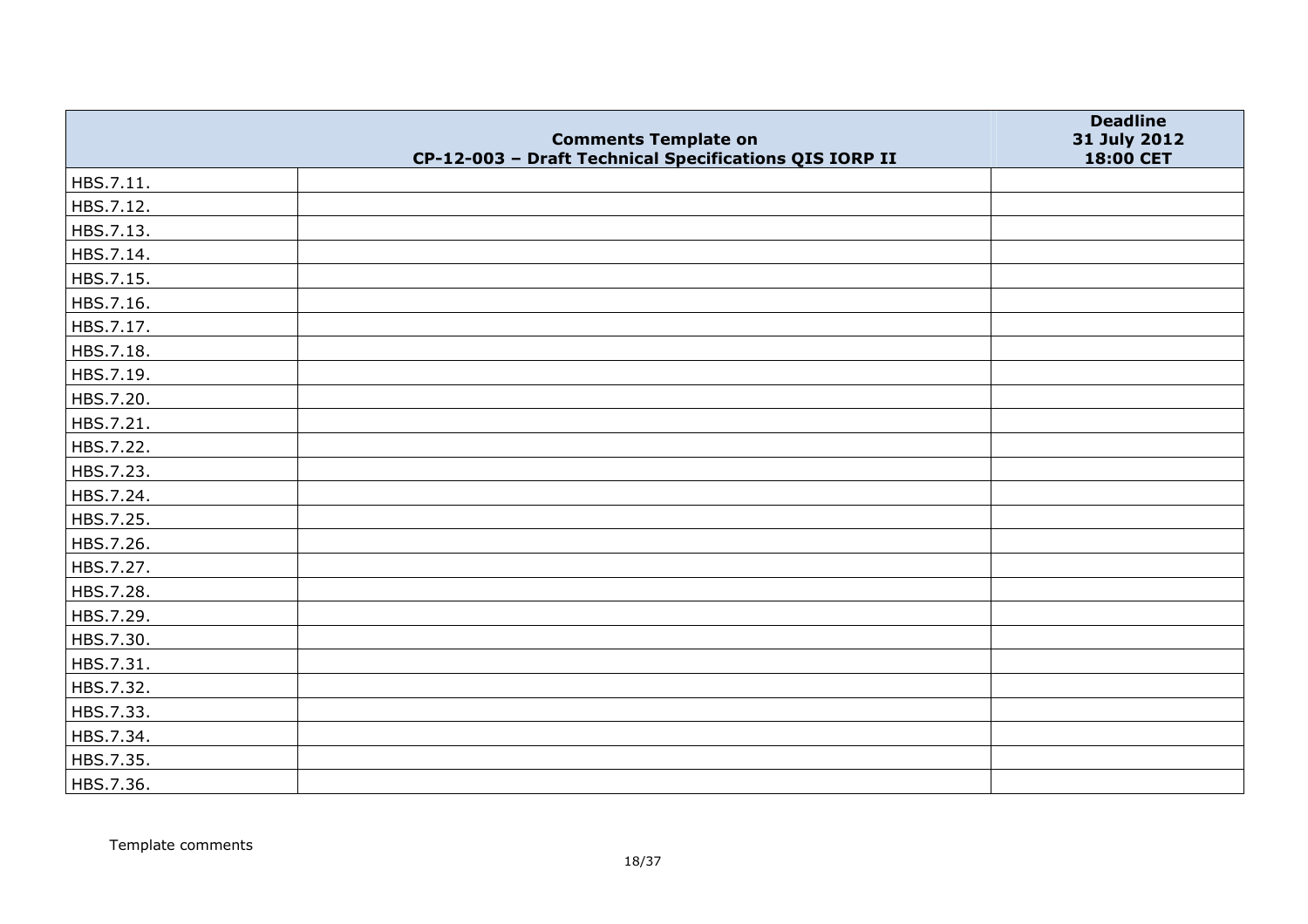|                 | <b>Comments Template on</b>                            | <b>Deadline</b><br>31 July 2012 |
|-----------------|--------------------------------------------------------|---------------------------------|
|                 | CP-12-003 - Draft Technical Specifications QIS IORP II | 18:00 CET                       |
| HBS.7.37.       |                                                        |                                 |
| HBS.7.38.       |                                                        |                                 |
| HBS.7.39.       |                                                        |                                 |
| HBS.7.40.       |                                                        |                                 |
| HBS.7.41.       |                                                        |                                 |
| HBS.7.42.       |                                                        |                                 |
| HBS.8.1.        |                                                        |                                 |
| HBS.8.2.        |                                                        |                                 |
| HBS.8.3.        |                                                        |                                 |
| HBS.8.4.        |                                                        |                                 |
| HBS.8.5.        |                                                        |                                 |
| HBS.8.6.        |                                                        |                                 |
| HBS.8.7.        |                                                        |                                 |
| <b>HBS.8.8.</b> |                                                        |                                 |
| HBS.8.9.        |                                                        |                                 |
| HBS.8.10.       |                                                        |                                 |
| HBS.8.11.       |                                                        |                                 |
| HBS.8.12.       |                                                        |                                 |
| HBS.8.13.       |                                                        |                                 |
| HBS.8.14.       |                                                        |                                 |
| HBS.8.15.       |                                                        |                                 |
| HBS.8.16.       |                                                        |                                 |
| HBS.8.17.       |                                                        |                                 |
| HBS.8.18.       |                                                        |                                 |
| HBS.8.19.       |                                                        |                                 |
| HBS.8.20.       |                                                        |                                 |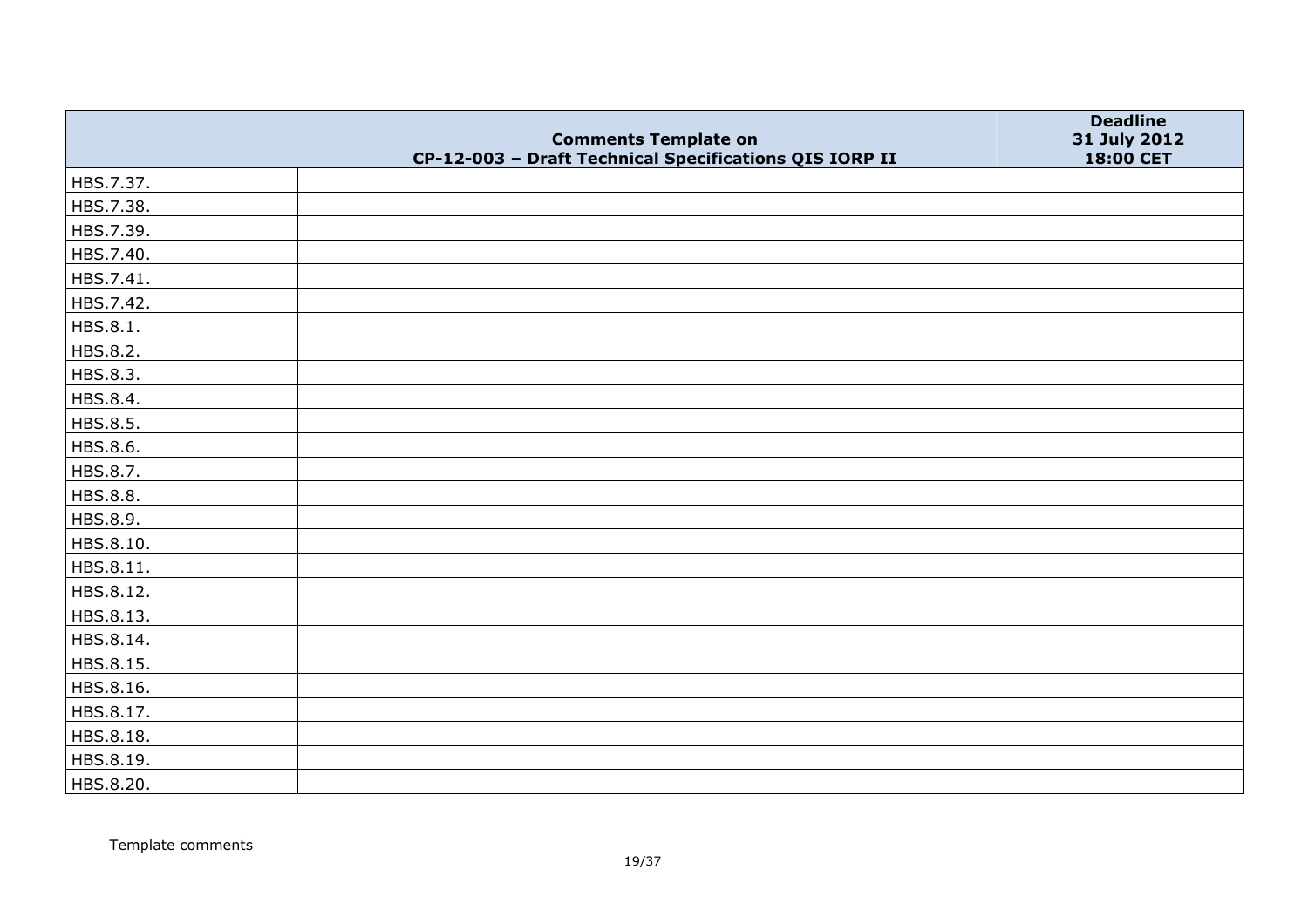|                   | <b>Comments Template on</b>                            | <b>Deadline</b><br>31 July 2012 |
|-------------------|--------------------------------------------------------|---------------------------------|
|                   | CP-12-003 - Draft Technical Specifications QIS IORP II | 18:00 CET                       |
| HBS.8.21.         |                                                        |                                 |
| HBS.8.22.         |                                                        |                                 |
| HBS.8.23.         |                                                        |                                 |
| HBS.8.24.         |                                                        |                                 |
| HBS.9.1.          |                                                        |                                 |
| HBS.9.2.          |                                                        |                                 |
| HBS.9.3.          |                                                        |                                 |
| HBS.9.4.          |                                                        |                                 |
| HBS.9.5.          |                                                        |                                 |
| HBS.9.6.          |                                                        |                                 |
| HBS.9.7.          |                                                        |                                 |
| HBS.9.8.          |                                                        |                                 |
| HBS.9.9.          |                                                        |                                 |
| SCR.1.1.          |                                                        |                                 |
| SCR.1.2.          |                                                        |                                 |
| SCR.1.3.          |                                                        |                                 |
| SCR.1.4.          |                                                        |                                 |
| $\vert$ SCR.1.5.  |                                                        |                                 |
| SCR.1.6.          |                                                        |                                 |
| SCR.1.7.          |                                                        |                                 |
| SCR.1.8.          |                                                        |                                 |
| SCR.1.9.          |                                                        |                                 |
| $\vert$ SCR.1.10. |                                                        |                                 |
| SCR.1.11.         |                                                        |                                 |
| $ $ SCR.1.12.     |                                                        |                                 |
| SCR.1.13.         |                                                        |                                 |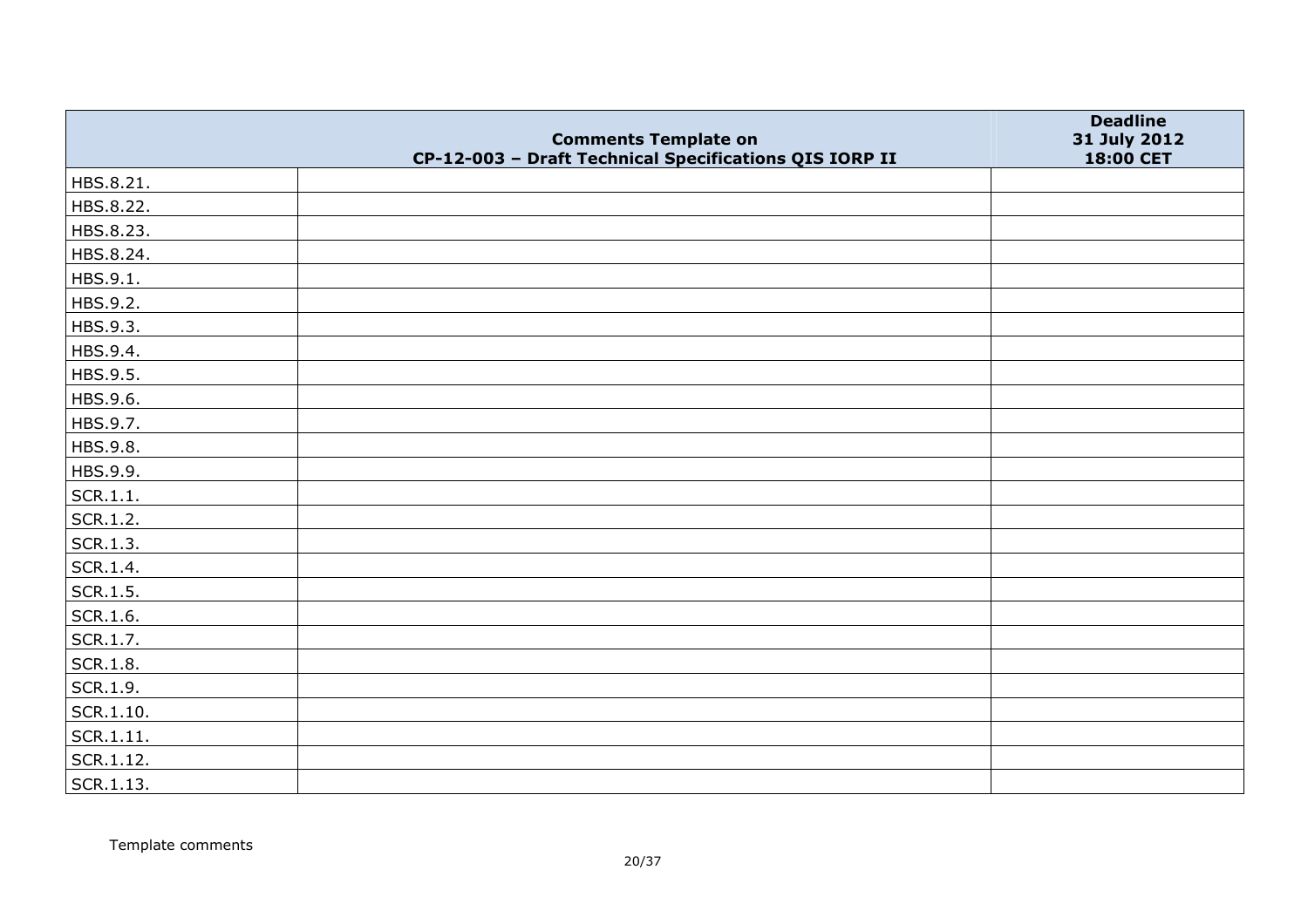|                   |                                                                                       | <b>Deadline</b>           |
|-------------------|---------------------------------------------------------------------------------------|---------------------------|
|                   | <b>Comments Template on</b><br>CP-12-003 - Draft Technical Specifications QIS IORP II | 31 July 2012<br>18:00 CET |
| SCR.1.14.         |                                                                                       |                           |
| SCR.1.15.         |                                                                                       |                           |
| $\vert$ SCR.1.16. |                                                                                       |                           |
| SCR.1.17.         |                                                                                       |                           |
| $ $ SCR.1.18.     |                                                                                       |                           |
| $ $ SCR.1.19.     |                                                                                       |                           |
| SCR.1.20.         |                                                                                       |                           |
| $ $ SCR.1.21.     |                                                                                       |                           |
| SCR.1.22.         |                                                                                       |                           |
| SCR.1.23.         |                                                                                       |                           |
| SCR.1.24.         |                                                                                       |                           |
| SCR.1.25.         |                                                                                       |                           |
| SCR.2.1.          |                                                                                       |                           |
| SCR.2.2.          |                                                                                       |                           |
| SCR.2.3.          |                                                                                       |                           |
| SCR.2.4.          |                                                                                       |                           |
| SCR.2.5.          |                                                                                       |                           |
| SCR.2.6.          |                                                                                       |                           |
| SCR.2.7.          |                                                                                       |                           |
| SCR.2.8.          |                                                                                       |                           |
| SCR.2.9.          |                                                                                       |                           |
| SCR.2.10.         |                                                                                       |                           |
| SCR.2.11.         |                                                                                       |                           |
| SCR.2.12.         |                                                                                       |                           |
| SCR.2.13.         |                                                                                       |                           |
| SCR.2.14.         |                                                                                       |                           |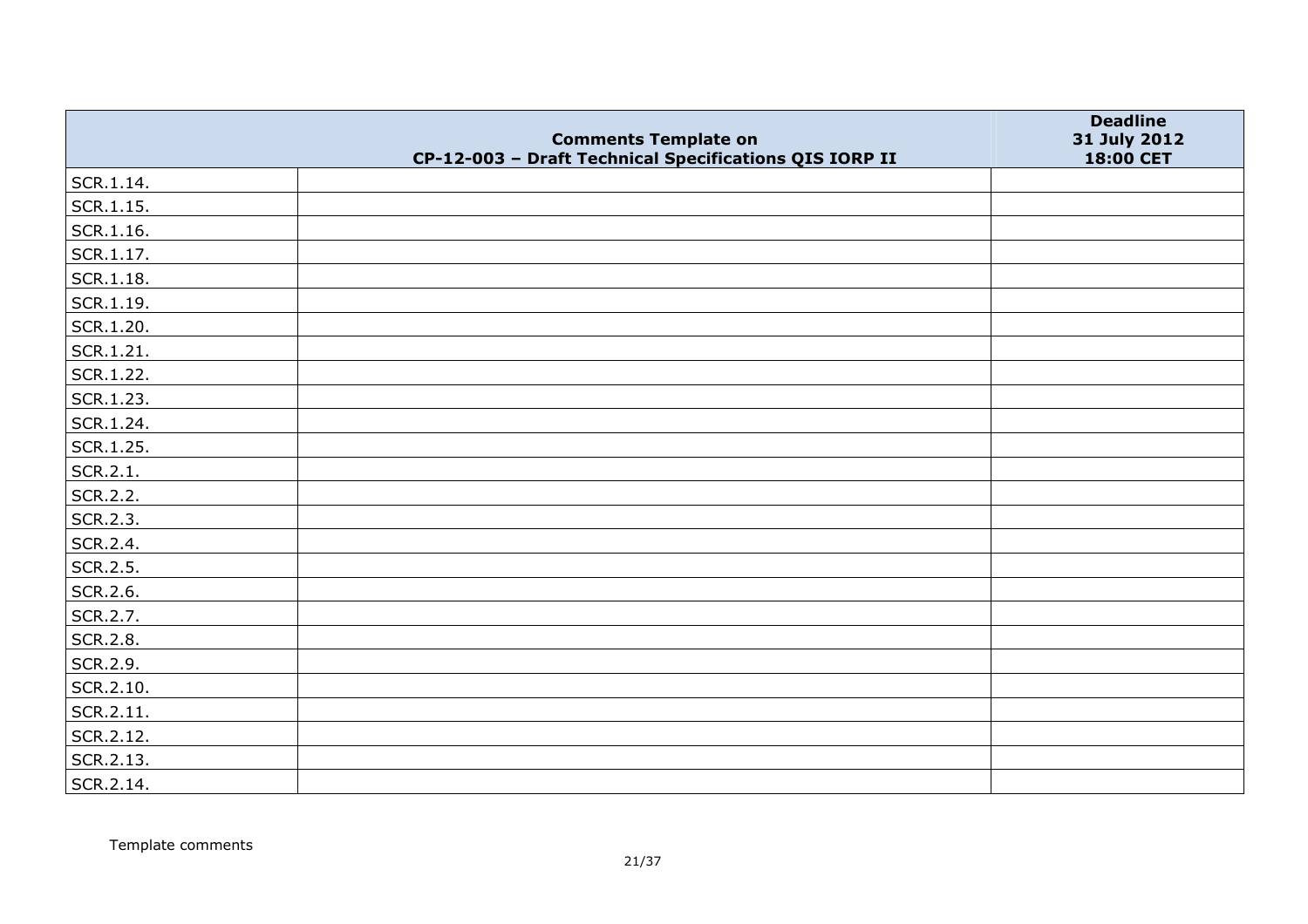|           | <b>Comments Template on</b>                            | <b>Deadline</b><br>31 July 2012 |
|-----------|--------------------------------------------------------|---------------------------------|
|           | CP-12-003 - Draft Technical Specifications QIS IORP II | 18:00 CET                       |
| SCR.2.15. |                                                        |                                 |
| SCR.2.16. |                                                        |                                 |
| SCR.2.17. |                                                        |                                 |
| SCR.2.18. |                                                        |                                 |
| SCR.2.19. |                                                        |                                 |
| SCR.2.20. |                                                        |                                 |
| SCR.2.21. |                                                        |                                 |
| SCR.2.22. |                                                        |                                 |
| SCR.2.23. |                                                        |                                 |
| SCR.2.24. |                                                        |                                 |
| SCR.2.25. |                                                        |                                 |
| SCR.2.26. |                                                        |                                 |
| SCR.2.27. |                                                        |                                 |
| SCR.2.28. |                                                        |                                 |
| SCR.2.29. |                                                        |                                 |
| SCR.2.30. |                                                        |                                 |
| SCR.2.31. |                                                        |                                 |
| SCR.2.32. |                                                        |                                 |
| SCR.2.33. |                                                        |                                 |
| SCR.2.34. |                                                        |                                 |
| SCR.2.35. |                                                        |                                 |
| SCR.3.1.  |                                                        |                                 |
| SCR.3.2.  |                                                        |                                 |
| SCR.3.3.  |                                                        |                                 |
| SCR.3.4.  |                                                        |                                 |
| SCR.3.5.  |                                                        |                                 |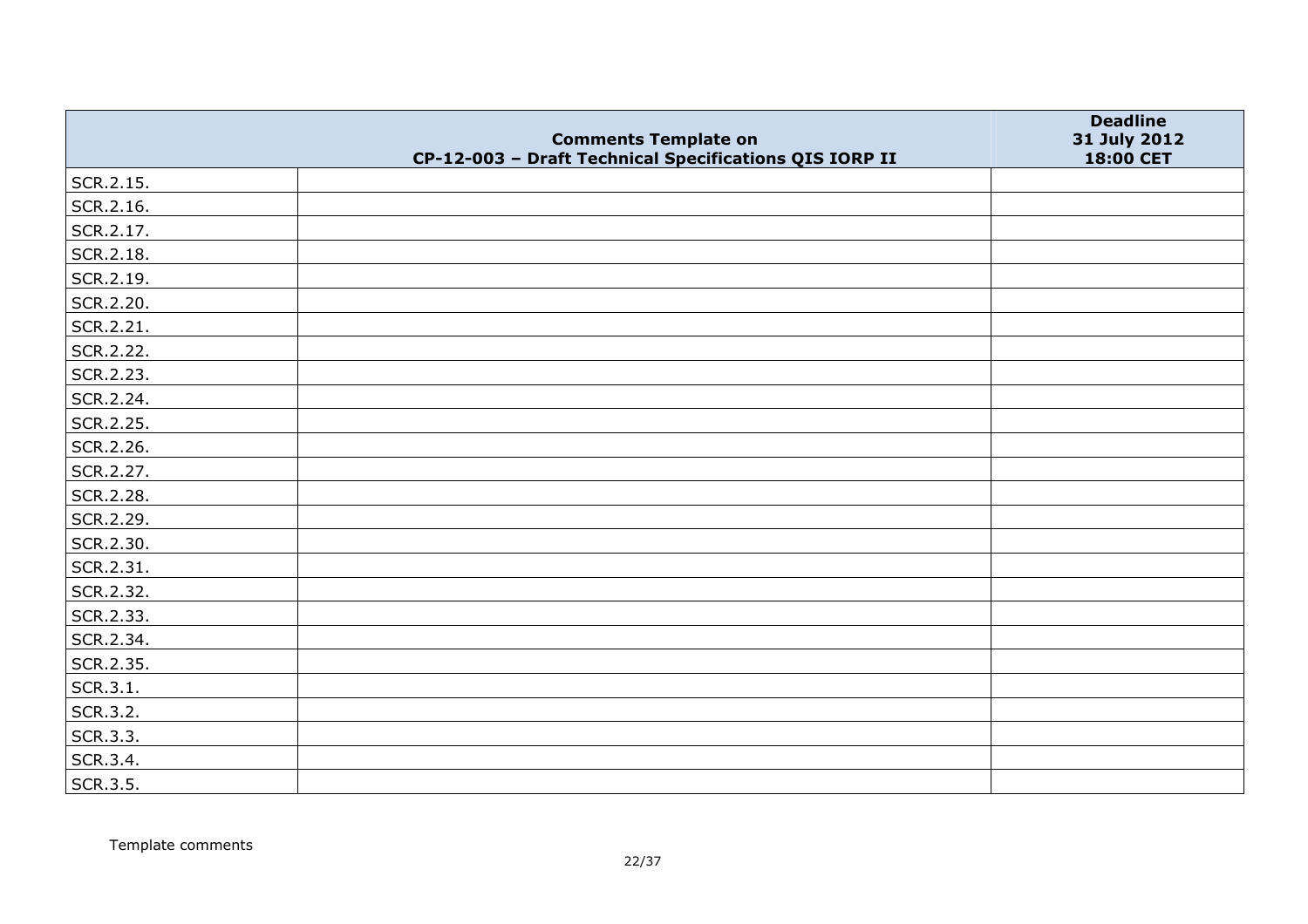|                   |                                                                                       | <b>Deadline</b>           |
|-------------------|---------------------------------------------------------------------------------------|---------------------------|
|                   | <b>Comments Template on</b><br>CP-12-003 - Draft Technical Specifications QIS IORP II | 31 July 2012<br>18:00 CET |
| SCR.3.6.          |                                                                                       |                           |
| SCR.4.1.          |                                                                                       |                           |
| SCR.4.2.          |                                                                                       |                           |
| SCR.4.3.          |                                                                                       |                           |
| SCR.4.4.          |                                                                                       |                           |
| SCR.5.1.          |                                                                                       |                           |
| SCR.5.2.          |                                                                                       |                           |
| SCR.5.3.          |                                                                                       |                           |
| SCR.5.4.          |                                                                                       |                           |
| SCR.5.5.          |                                                                                       |                           |
| SCR.5.6.          |                                                                                       |                           |
| SCR.5.7.          |                                                                                       |                           |
| SCR.5.8.          |                                                                                       |                           |
| SCR.5.9.          |                                                                                       |                           |
| SCR.5.10.         |                                                                                       |                           |
| SCR.5.11.         |                                                                                       |                           |
| SCR.5.12.         |                                                                                       |                           |
| $\vert$ SCR.5.13. |                                                                                       |                           |
| $ $ SCR.5.14.     |                                                                                       |                           |
| SCR.5.15.         |                                                                                       |                           |
| SCR.5.16.         |                                                                                       |                           |
| SCR.5.17.         |                                                                                       |                           |
| SCR.5.18.         |                                                                                       |                           |
| SCR.5.19.         |                                                                                       |                           |
| SCR.5.20.         |                                                                                       |                           |
| SCR.5.21.         |                                                                                       |                           |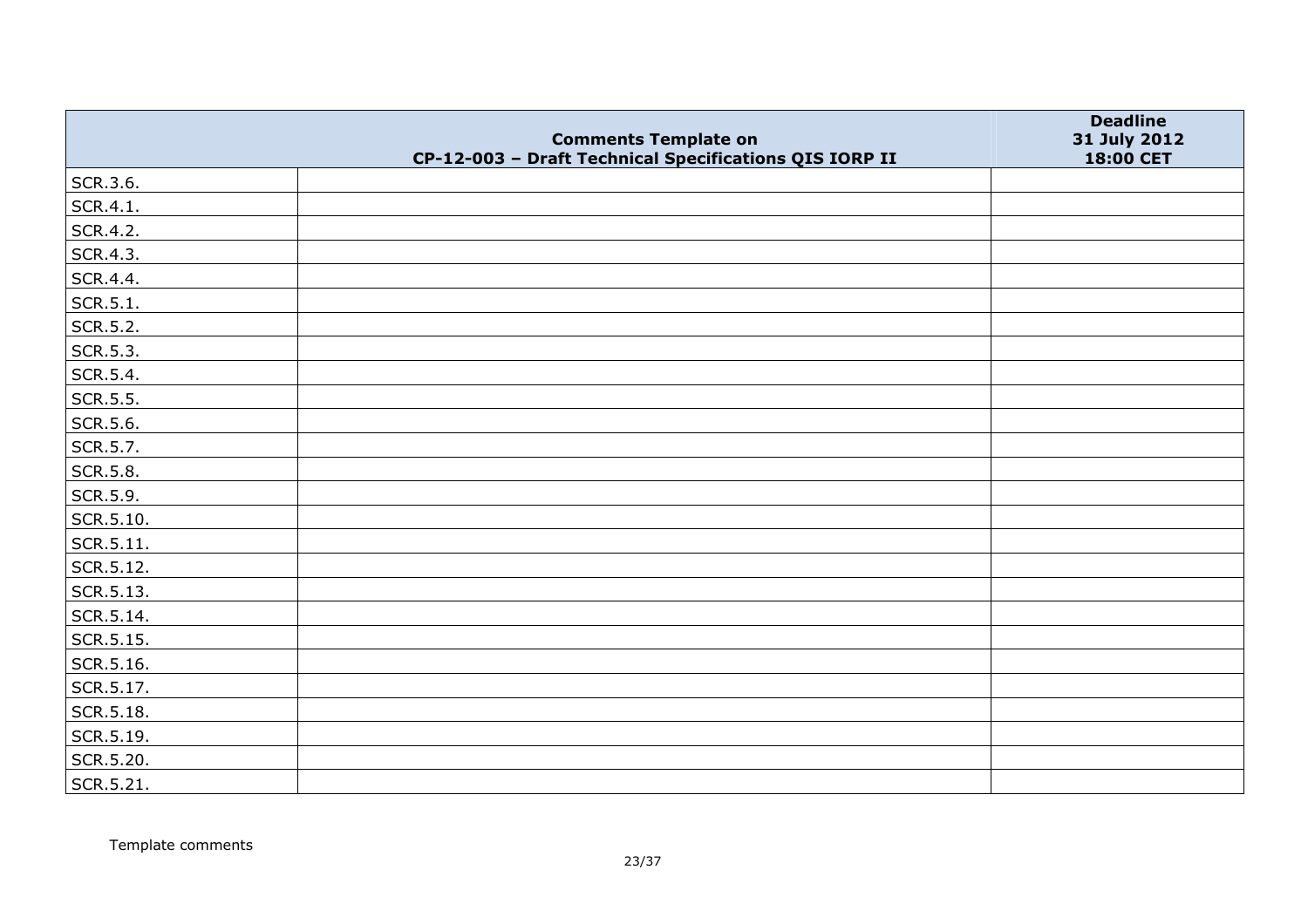|           |                                                                                       | <b>Deadline</b>           |
|-----------|---------------------------------------------------------------------------------------|---------------------------|
|           | <b>Comments Template on</b><br>CP-12-003 - Draft Technical Specifications QIS IORP II | 31 July 2012<br>18:00 CET |
| SCR.5.22. |                                                                                       |                           |
| SCR.5.23. |                                                                                       |                           |
| SCR.5.24. |                                                                                       |                           |
| SCR.5.25. |                                                                                       |                           |
| SCR.5.26. |                                                                                       |                           |
| SCR.5.27. |                                                                                       |                           |
| SCR.5.28. |                                                                                       |                           |
| SCR.5.29. |                                                                                       |                           |
| SCR.5.30. |                                                                                       |                           |
| SCR.5.31. |                                                                                       |                           |
| SCR.5.32. |                                                                                       |                           |
| SCR.5.33. |                                                                                       |                           |
| SCR.5.34. |                                                                                       |                           |
| SCR.5.35. |                                                                                       |                           |
| SCR.5.36. |                                                                                       |                           |
| SCR.5.37. |                                                                                       |                           |
| SCR.5.38. |                                                                                       |                           |
| SCR.5.39. |                                                                                       |                           |
| SCR.5.40. |                                                                                       |                           |
| SCR.5.41. |                                                                                       |                           |
| SCR.5.42. |                                                                                       |                           |
| SCR.5.43. |                                                                                       |                           |
| SCR.5.44. |                                                                                       |                           |
| SCR.5.45. |                                                                                       |                           |
| SCR.5.46. |                                                                                       |                           |
| SCR.5.47. |                                                                                       |                           |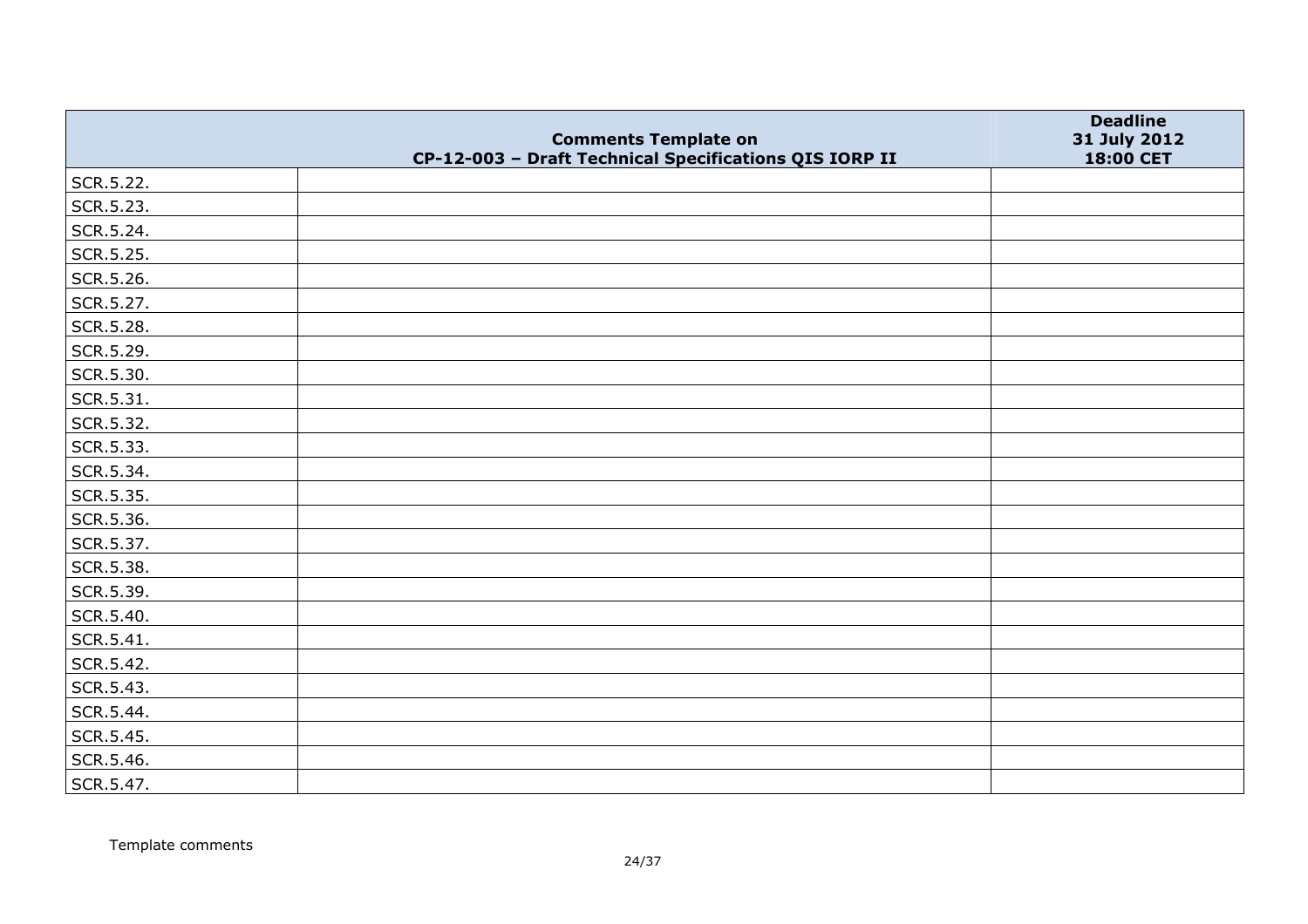|           | <b>Comments Template on</b>                            | <b>Deadline</b><br>31 July 2012 |
|-----------|--------------------------------------------------------|---------------------------------|
|           | CP-12-003 - Draft Technical Specifications QIS IORP II | 18:00 CET                       |
| SCR.5.48. |                                                        |                                 |
| SCR.5.49. |                                                        |                                 |
| SCR.5.50. |                                                        |                                 |
| SCR.5.51. |                                                        |                                 |
| SCR.5.52. |                                                        |                                 |
| SCR.5.53. |                                                        |                                 |
| SCR.5.54. |                                                        |                                 |
| SCR.5.55. |                                                        |                                 |
| SCR.5.56. |                                                        |                                 |
| SCR.5.57. |                                                        |                                 |
| SCR.5.58. |                                                        |                                 |
| SCR.5.59. |                                                        |                                 |
| SCR.5.60. |                                                        |                                 |
| SCR.5.61. |                                                        |                                 |
| SCR.5.62. |                                                        |                                 |
| SCR.5.63. |                                                        |                                 |
| SCR.5.64. |                                                        |                                 |
| SCR.5.65. |                                                        |                                 |
| SCR.5.66. |                                                        |                                 |
| SCR.5.67. |                                                        |                                 |
| SCR.5.68. |                                                        |                                 |
| SCR.5.69. |                                                        |                                 |
| SCR.5.70. |                                                        |                                 |
| SCR.5.71. |                                                        |                                 |
| SCR.5.72. |                                                        |                                 |
| SCR.5.73. |                                                        |                                 |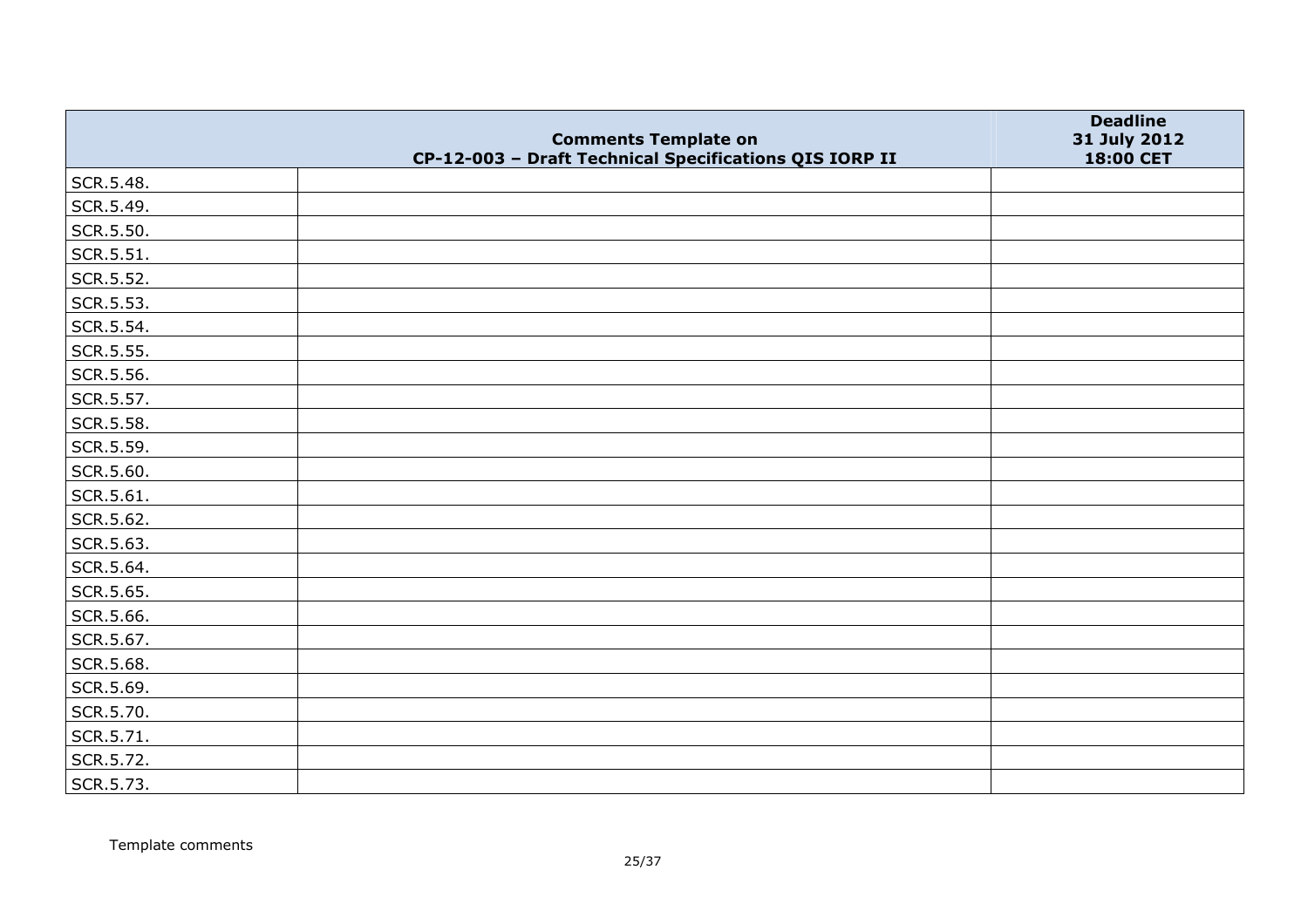|                   |                                                                                       | <b>Deadline</b>           |
|-------------------|---------------------------------------------------------------------------------------|---------------------------|
|                   | <b>Comments Template on</b><br>CP-12-003 - Draft Technical Specifications QIS IORP II | 31 July 2012<br>18:00 CET |
| SCR.5.74.         |                                                                                       |                           |
| SCR.5.75.         |                                                                                       |                           |
| SCR.5.76.         |                                                                                       |                           |
| SCR.5.77.         |                                                                                       |                           |
| SCR.5.78.         |                                                                                       |                           |
| SCR.5.79.         |                                                                                       |                           |
| SCR.5.80.         |                                                                                       |                           |
| $\vert$ SCR.5.81. |                                                                                       |                           |
| SCR.5.82.         |                                                                                       |                           |
| SCR.5.83.         |                                                                                       |                           |
| SCR.5.84.         |                                                                                       |                           |
| SCR.5.85.         |                                                                                       |                           |
| SCR.5.86.         |                                                                                       |                           |
| SCR.5.87.         |                                                                                       |                           |
| SCR.5.88.         |                                                                                       |                           |
| SCR.5.89.         |                                                                                       |                           |
| SCR.5.90.         |                                                                                       |                           |
| SCR.5.91.         |                                                                                       |                           |
| SCR.5.92.         |                                                                                       |                           |
| SCR.5.93.         |                                                                                       |                           |
| SCR.5.94.         |                                                                                       |                           |
| SCR.5.95.         |                                                                                       |                           |
| SCR.5.96.         |                                                                                       |                           |
| SCR.5.97.         |                                                                                       |                           |
| SCR.5.98.         |                                                                                       |                           |
| SCR.5.99.         |                                                                                       |                           |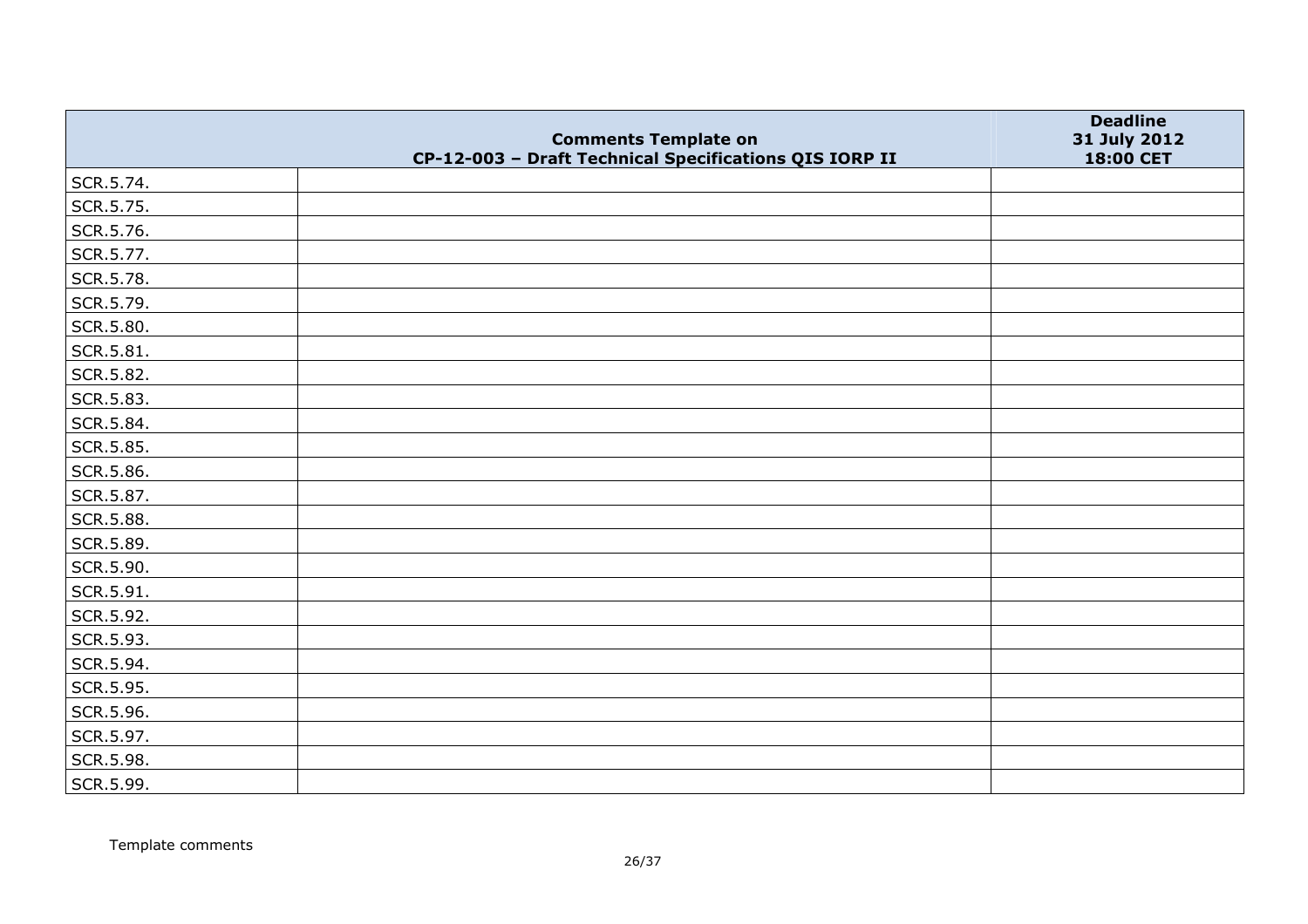|            | <b>Comments Template on</b>                            | <b>Deadline</b><br>31 July 2012 |
|------------|--------------------------------------------------------|---------------------------------|
|            | CP-12-003 - Draft Technical Specifications QIS IORP II | 18:00 CET                       |
| SCR.5.100. |                                                        |                                 |
| SCR.5.101. |                                                        |                                 |
| SCR.5.102. |                                                        |                                 |
| SCR.5.103. |                                                        |                                 |
| SCR.5.104. |                                                        |                                 |
| SCR.5.105. |                                                        |                                 |
| SCR.5.106. |                                                        |                                 |
| SCR.5.107. |                                                        |                                 |
| SCR.5.108. |                                                        |                                 |
| SCR.5.109. |                                                        |                                 |
| SCR.5.110. |                                                        |                                 |
| SCR.5.111. |                                                        |                                 |
| SCR.5.112. |                                                        |                                 |
| SCR.5.113. |                                                        |                                 |
| SCR.5.114. |                                                        |                                 |
| SCR.5.115. |                                                        |                                 |
| SCR.5.116. |                                                        |                                 |
| SCR.5.117. |                                                        |                                 |
| SCR.5.118. |                                                        |                                 |
| SCR.5.119. |                                                        |                                 |
| SCR.5.120. |                                                        |                                 |
| SCR.5.121. |                                                        |                                 |
| SCR.5.122. |                                                        |                                 |
| SCR.5.123. |                                                        |                                 |
| SCR.5.124. |                                                        |                                 |
| SCR.5.125. |                                                        |                                 |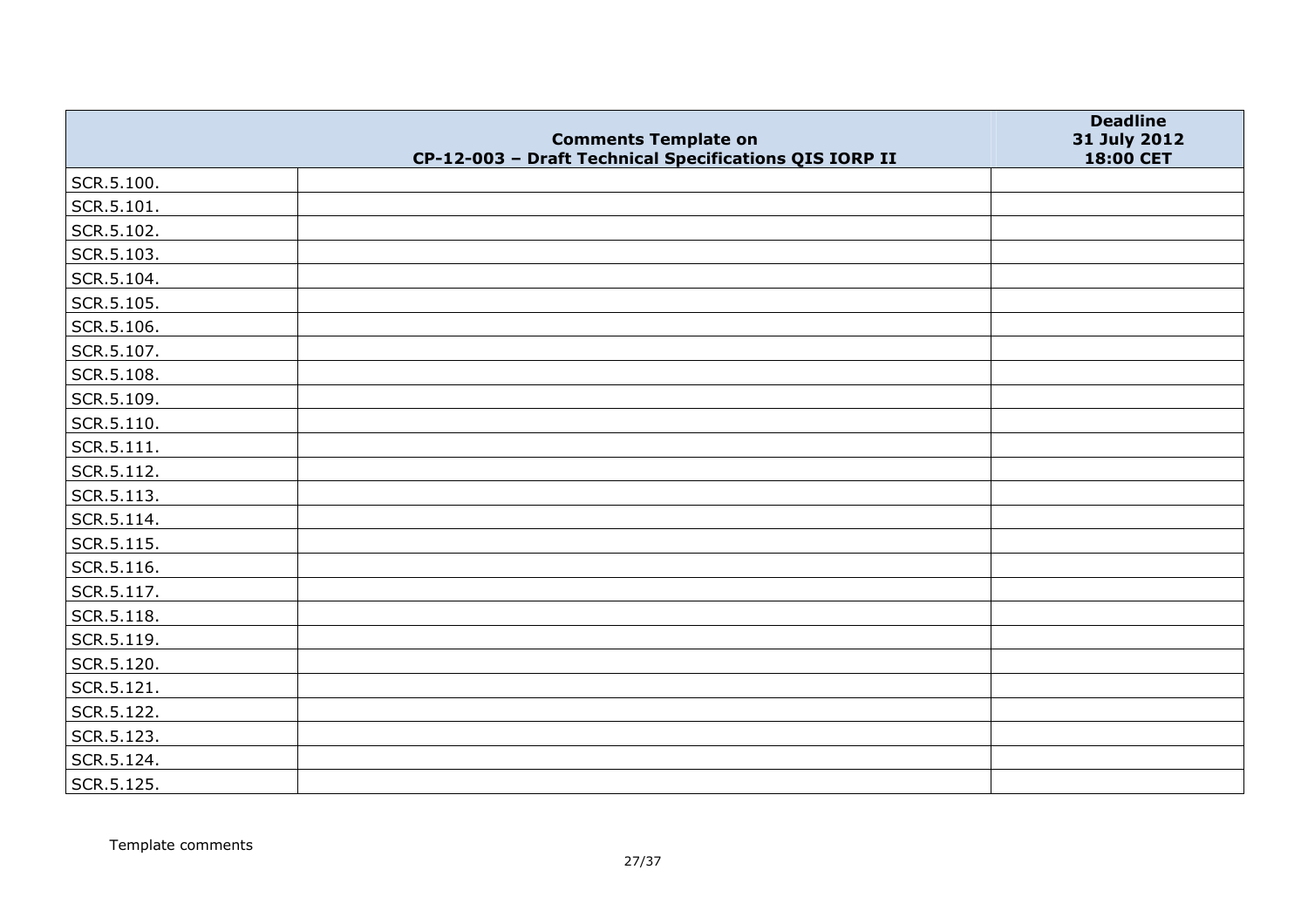|            | <b>Comments Template on</b>                            | <b>Deadline</b>           |
|------------|--------------------------------------------------------|---------------------------|
|            | CP-12-003 - Draft Technical Specifications QIS IORP II | 31 July 2012<br>18:00 CET |
| SCR.5.126. |                                                        |                           |
| SCR.5.127. |                                                        |                           |
| SCR.5.128. |                                                        |                           |
| SCR.5.129. |                                                        |                           |
| SCR.5.130. |                                                        |                           |
| SCR.5.131. |                                                        |                           |
| SCR.6.1.   |                                                        |                           |
| SCR.6.2.   |                                                        |                           |
| SCR.6.3.   |                                                        |                           |
| SCR.6.4.   |                                                        |                           |
| SCR.6.5.   |                                                        |                           |
| SCR.6.6.   |                                                        |                           |
| SCR.6.7.   |                                                        |                           |
| SCR.6.8.   |                                                        |                           |
| SCR.6.9.   |                                                        |                           |
| SCR.6.10.  |                                                        |                           |
| SCR.6.11.  |                                                        |                           |
| SCR.6.12.  |                                                        |                           |
| SCR.6.13.  |                                                        |                           |
| SCR.6.14.  |                                                        |                           |
| SCR.6.15.  |                                                        |                           |
| SCR.6.16.  |                                                        |                           |
| SCR.6.17.  |                                                        |                           |
| SCR.6.18.  |                                                        |                           |
| SCR.6.19.  |                                                        |                           |
| SCR.6.20.  |                                                        |                           |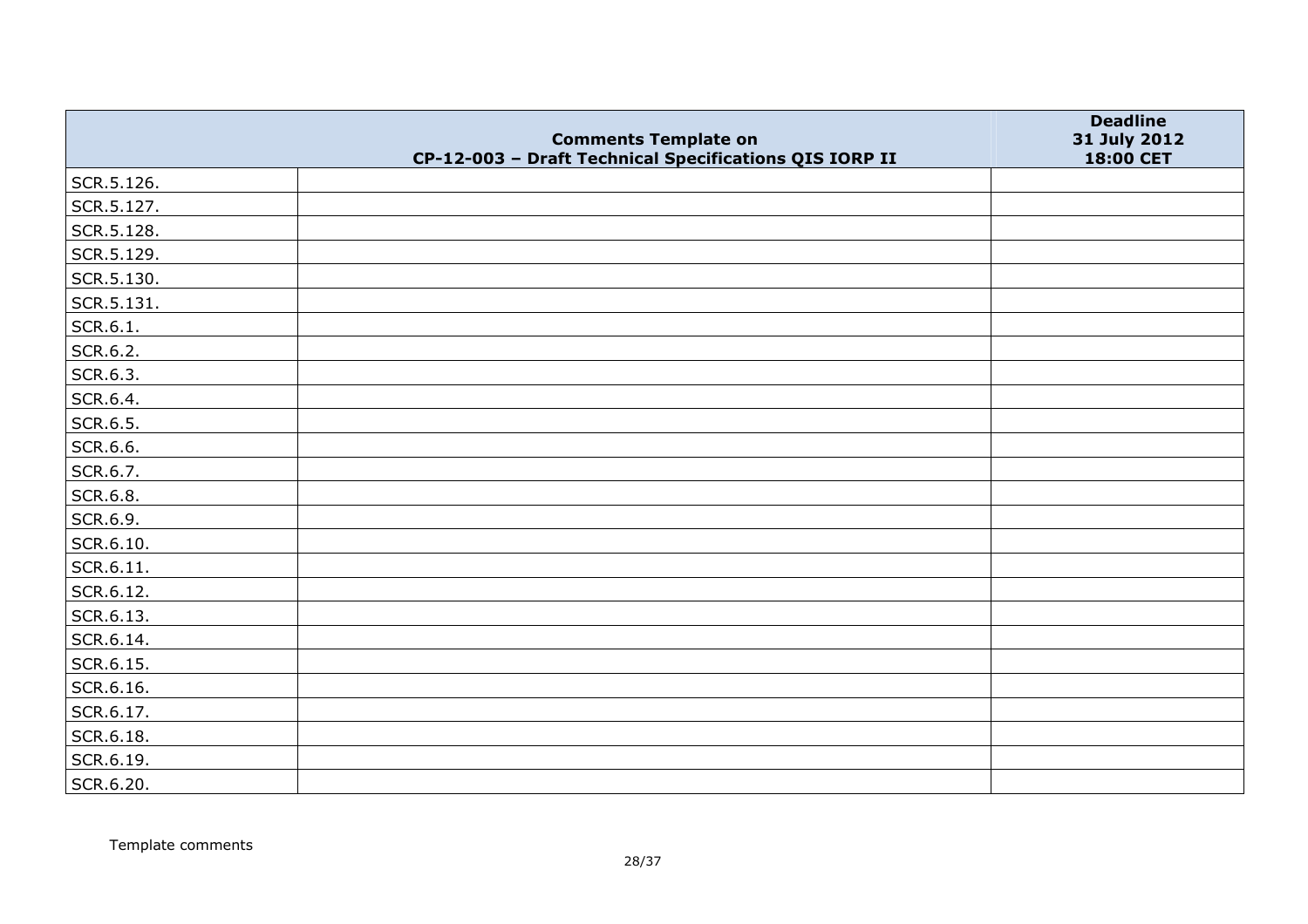|           |                                                                                       | <b>Deadline</b>           |
|-----------|---------------------------------------------------------------------------------------|---------------------------|
|           | <b>Comments Template on</b><br>CP-12-003 - Draft Technical Specifications QIS IORP II | 31 July 2012<br>18:00 CET |
| SCR.6.21. |                                                                                       |                           |
| SCR.6.22. |                                                                                       |                           |
| SCR.6.23. |                                                                                       |                           |
| SCR.6.24. |                                                                                       |                           |
| SCR.6.25. |                                                                                       |                           |
| SCR.6.26. |                                                                                       |                           |
| SCR.6.27. |                                                                                       |                           |
| SCR.6.28. |                                                                                       |                           |
| SCR.6.29. |                                                                                       |                           |
| SCR.6.30. |                                                                                       |                           |
| SCR.6.31. |                                                                                       |                           |
| SCR.6.32. |                                                                                       |                           |
| SCR.7.1.  |                                                                                       |                           |
| SCR.7.2.  |                                                                                       |                           |
| SCR.7.3.  |                                                                                       |                           |
| SCR.7.4.  |                                                                                       |                           |
| SCR.7.5.  |                                                                                       |                           |
| SCR.7.6.  |                                                                                       |                           |
| SCR.7.7.  |                                                                                       |                           |
| SCR.7.8.  |                                                                                       |                           |
| SCR.7.9.  |                                                                                       |                           |
| SCR.7.10. |                                                                                       |                           |
| SCR.7.11. |                                                                                       |                           |
| SCR.7.12. |                                                                                       |                           |
| SCR.7.13. |                                                                                       |                           |
| SCR.7.14. |                                                                                       |                           |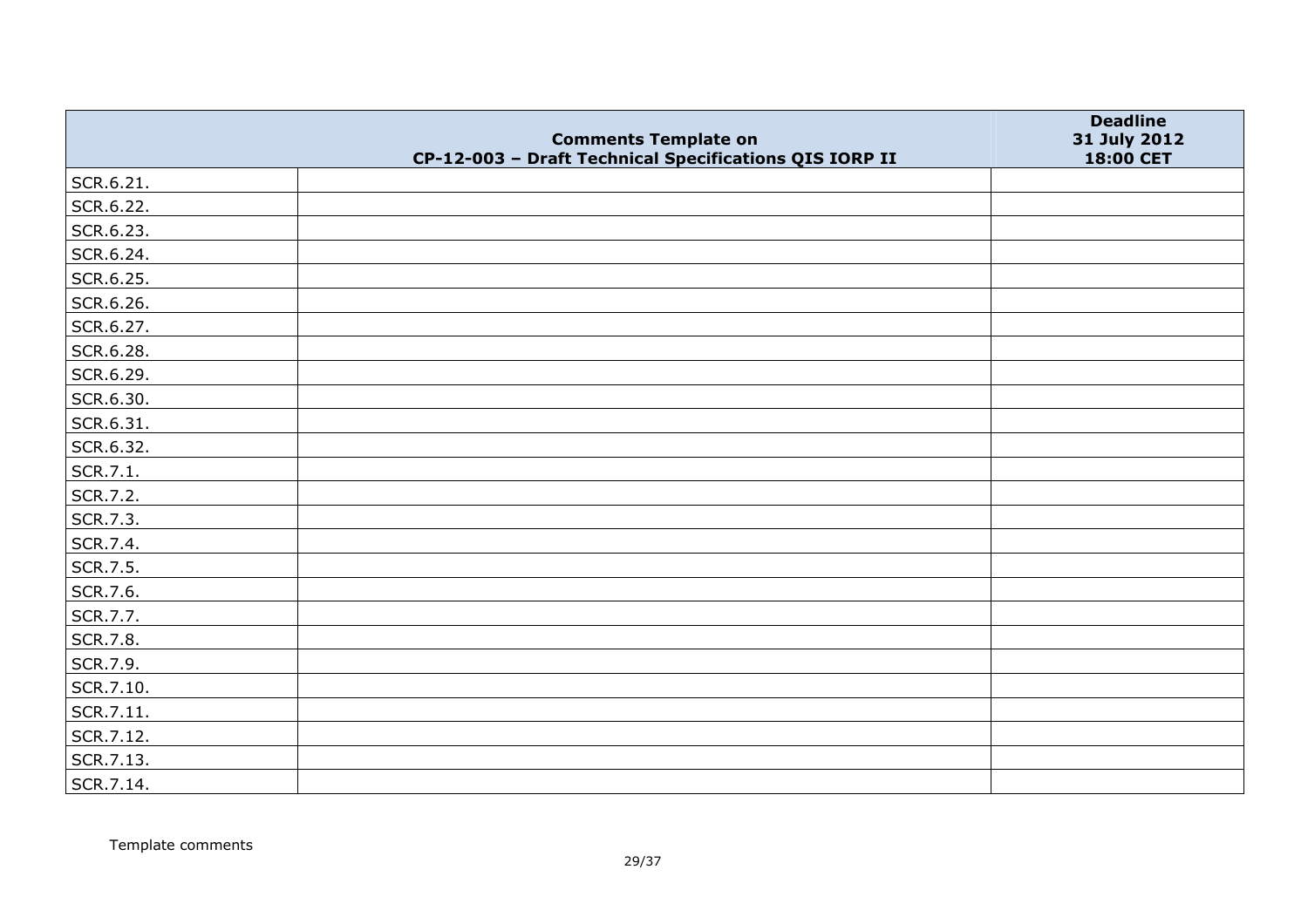|           | <b>Comments Template on</b>                            | <b>Deadline</b><br>31 July 2012 |
|-----------|--------------------------------------------------------|---------------------------------|
|           | CP-12-003 - Draft Technical Specifications QIS IORP II | 18:00 CET                       |
| SCR.7.15. |                                                        |                                 |
| SCR.7.16. |                                                        |                                 |
| SCR.7.17. |                                                        |                                 |
| SCR.7.18. |                                                        |                                 |
| SCR.7.19. |                                                        |                                 |
| SCR.7.20. |                                                        |                                 |
| SCR.7.21. |                                                        |                                 |
| SCR.7.22. |                                                        |                                 |
| SCR.7.23. |                                                        |                                 |
| SCR.7.24. |                                                        |                                 |
| SCR.7.25. |                                                        |                                 |
| SCR.7.26. |                                                        |                                 |
| SCR.7.27. |                                                        |                                 |
| SCR.7.28. |                                                        |                                 |
| SCR.7.29. |                                                        |                                 |
| SCR.7.30. |                                                        |                                 |
| SCR.7.31. |                                                        |                                 |
| SCR.7.32. |                                                        |                                 |
| SCR.7.33. |                                                        |                                 |
| SCR.7.34. |                                                        |                                 |
| SCR.7.35. |                                                        |                                 |
| SCR.7.36. |                                                        |                                 |
| SCR.7.37. |                                                        |                                 |
| SCR.7.38. |                                                        |                                 |
| SCR.7.39. |                                                        |                                 |
| SCR.7.40. |                                                        |                                 |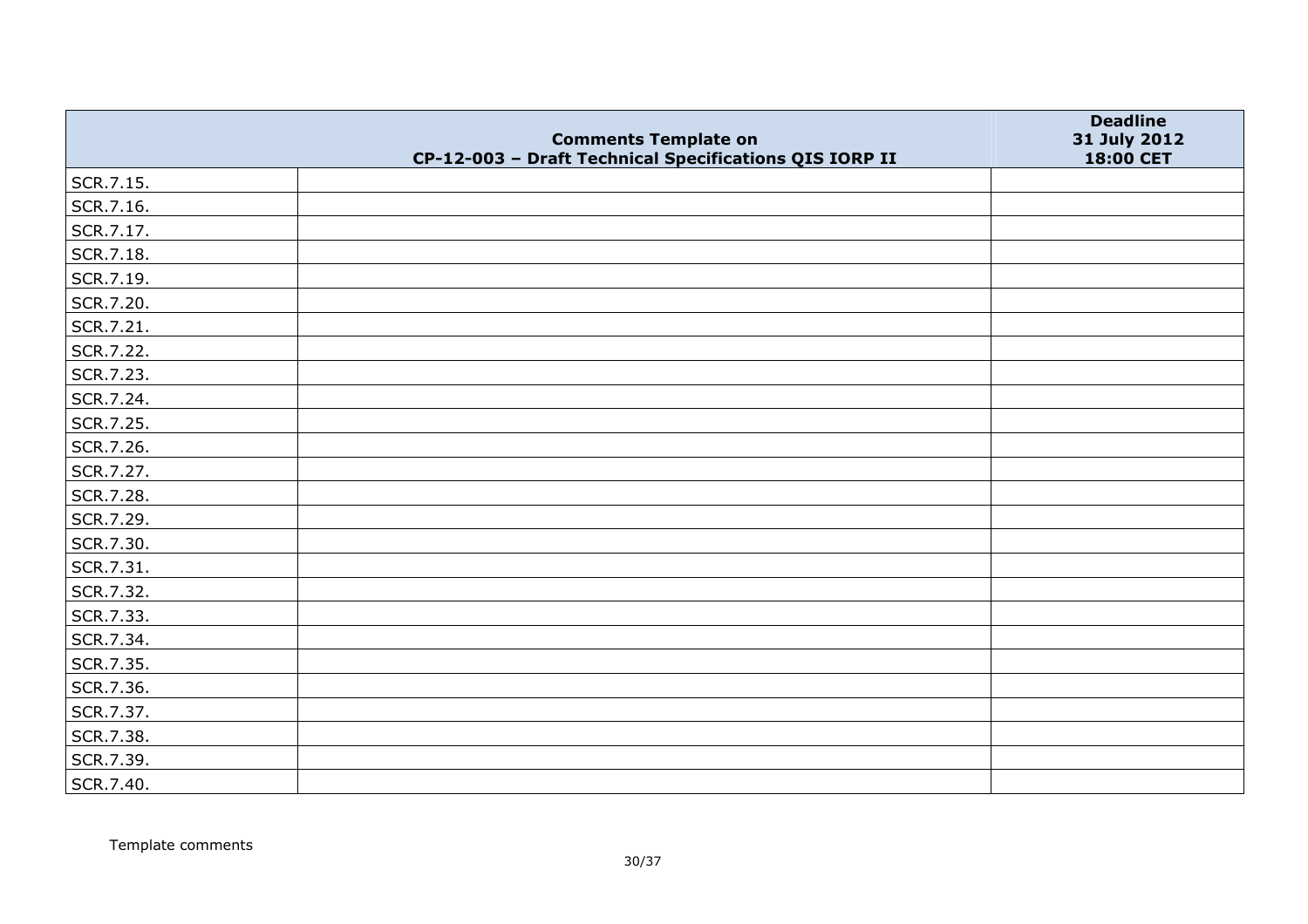|           | <b>Comments Template on</b>                            | <b>Deadline</b><br>31 July 2012 |
|-----------|--------------------------------------------------------|---------------------------------|
|           | CP-12-003 - Draft Technical Specifications QIS IORP II | 18:00 CET                       |
| SCR.7.41. |                                                        |                                 |
| SCR.7.42. |                                                        |                                 |
| SCR.7.43. |                                                        |                                 |
| SCR.7.44. |                                                        |                                 |
| SCR.7.45. |                                                        |                                 |
| SCR.7.46. |                                                        |                                 |
| SCR.7.47. |                                                        |                                 |
| SCR.7.48. |                                                        |                                 |
| SCR.7.49. |                                                        |                                 |
| SCR.7.50. |                                                        |                                 |
| SCR.7.51. |                                                        |                                 |
| SCR.7.52. |                                                        |                                 |
| SCR.7.53. |                                                        |                                 |
| SCR.7.54. |                                                        |                                 |
| SCR.7.55. |                                                        |                                 |
| SCR.7.56. |                                                        |                                 |
| SCR.7.57. |                                                        |                                 |
| SCR.7.58. |                                                        |                                 |
| SCR.7.59. |                                                        |                                 |
| SCR.7.60. |                                                        |                                 |
| SCR.7.61. |                                                        |                                 |
| SCR.7.62. |                                                        |                                 |
| SCR.7.63. |                                                        |                                 |
| SCR.7.64. |                                                        |                                 |
| SCR.7.65. |                                                        |                                 |
| SCR.7.66. |                                                        |                                 |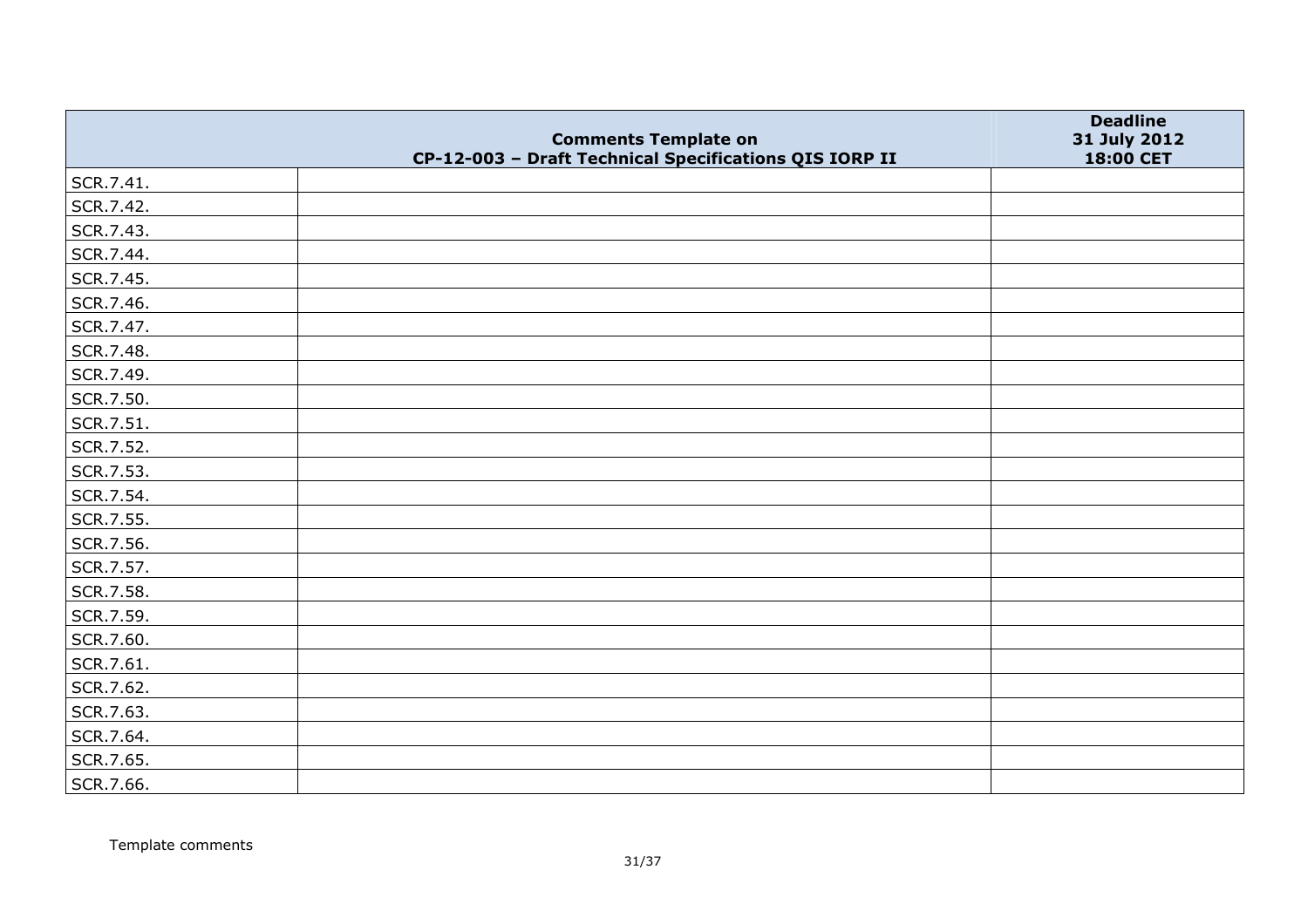|           |                                                                                       | <b>Deadline</b>           |
|-----------|---------------------------------------------------------------------------------------|---------------------------|
|           | <b>Comments Template on</b><br>CP-12-003 - Draft Technical Specifications QIS IORP II | 31 July 2012<br>18:00 CET |
| SCR.7.67. |                                                                                       |                           |
| SCR.7.68. |                                                                                       |                           |
| SCR.7.69. |                                                                                       |                           |
| SCR.7.70. |                                                                                       |                           |
| SCR.7.71. |                                                                                       |                           |
| SCR.7.72. |                                                                                       |                           |
| SCR.7.73. |                                                                                       |                           |
| SCR.7.74. |                                                                                       |                           |
| SCR.7.75. |                                                                                       |                           |
| SCR.7.76. |                                                                                       |                           |
| SCR.7.77. |                                                                                       |                           |
| SCR.7.78. |                                                                                       |                           |
| SCR.7.79. |                                                                                       |                           |
| SCR.7.80. |                                                                                       |                           |
| SCR.7.81. |                                                                                       |                           |
| SCR.7.82. |                                                                                       |                           |
| SCR.7.83. |                                                                                       |                           |
| SCR.7.84. |                                                                                       |                           |
| SCR.7.85. |                                                                                       |                           |
| SCR.7.86. |                                                                                       |                           |
| SCR.7.87. |                                                                                       |                           |
| SCR.8.1.  |                                                                                       |                           |
| SCR.8.2.  |                                                                                       |                           |
| SCR.8.3.  |                                                                                       |                           |
| SCR.8.4.  |                                                                                       |                           |
| SCR.8.5.  |                                                                                       |                           |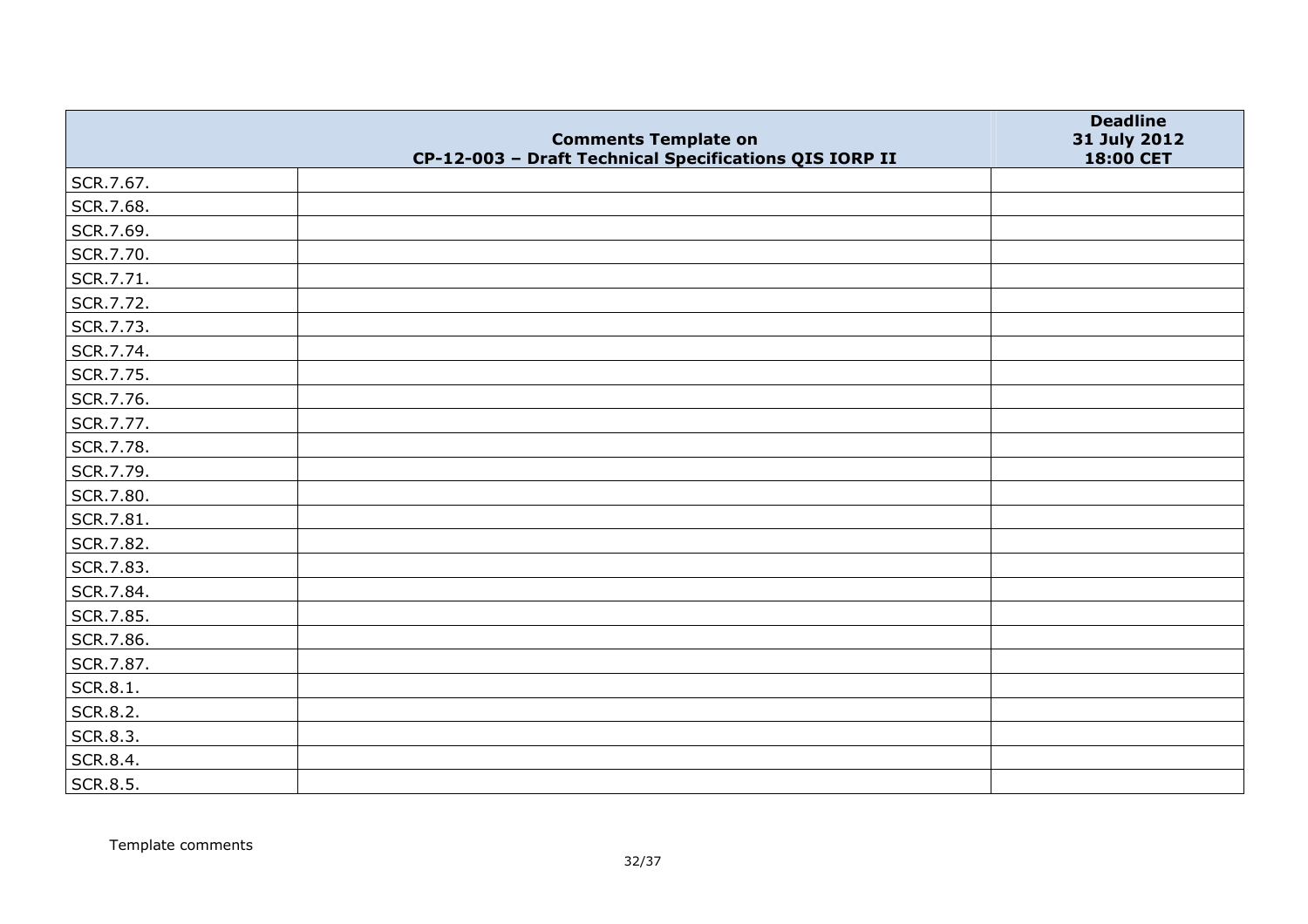|           |                                                                                       | <b>Deadline</b>           |
|-----------|---------------------------------------------------------------------------------------|---------------------------|
|           | <b>Comments Template on</b><br>CP-12-003 - Draft Technical Specifications QIS IORP II | 31 July 2012<br>18:00 CET |
| SCR.8.6.  |                                                                                       |                           |
| SCR.8.7.  |                                                                                       |                           |
| SCR.9.1.  |                                                                                       |                           |
| SCR.9.2.  |                                                                                       |                           |
| SCR.9.3.  |                                                                                       |                           |
| SCR.9.4.  |                                                                                       |                           |
| SCR.9.5.  |                                                                                       |                           |
| SCR.9.6.  |                                                                                       |                           |
| SCR.9.7.  |                                                                                       |                           |
| SCR.9.8.  |                                                                                       |                           |
| SCR.9.9.  |                                                                                       |                           |
| SCR.9.10. |                                                                                       |                           |
| SCR.9.11. |                                                                                       |                           |
| SCR.9.12. |                                                                                       |                           |
| SCR.9.13. |                                                                                       |                           |
| SCR.9.14. |                                                                                       |                           |
| SCR.9.15. |                                                                                       |                           |
| SCR.9.16. |                                                                                       |                           |
| SCR.9.17. |                                                                                       |                           |
| SCR.9.18. |                                                                                       |                           |
| SCR.9.19. |                                                                                       |                           |
| SCR.9.20. |                                                                                       |                           |
| SCR.9.21. |                                                                                       |                           |
| SCR.9.22. |                                                                                       |                           |
| SCR.9.23. |                                                                                       |                           |
| SCR.9.24. |                                                                                       |                           |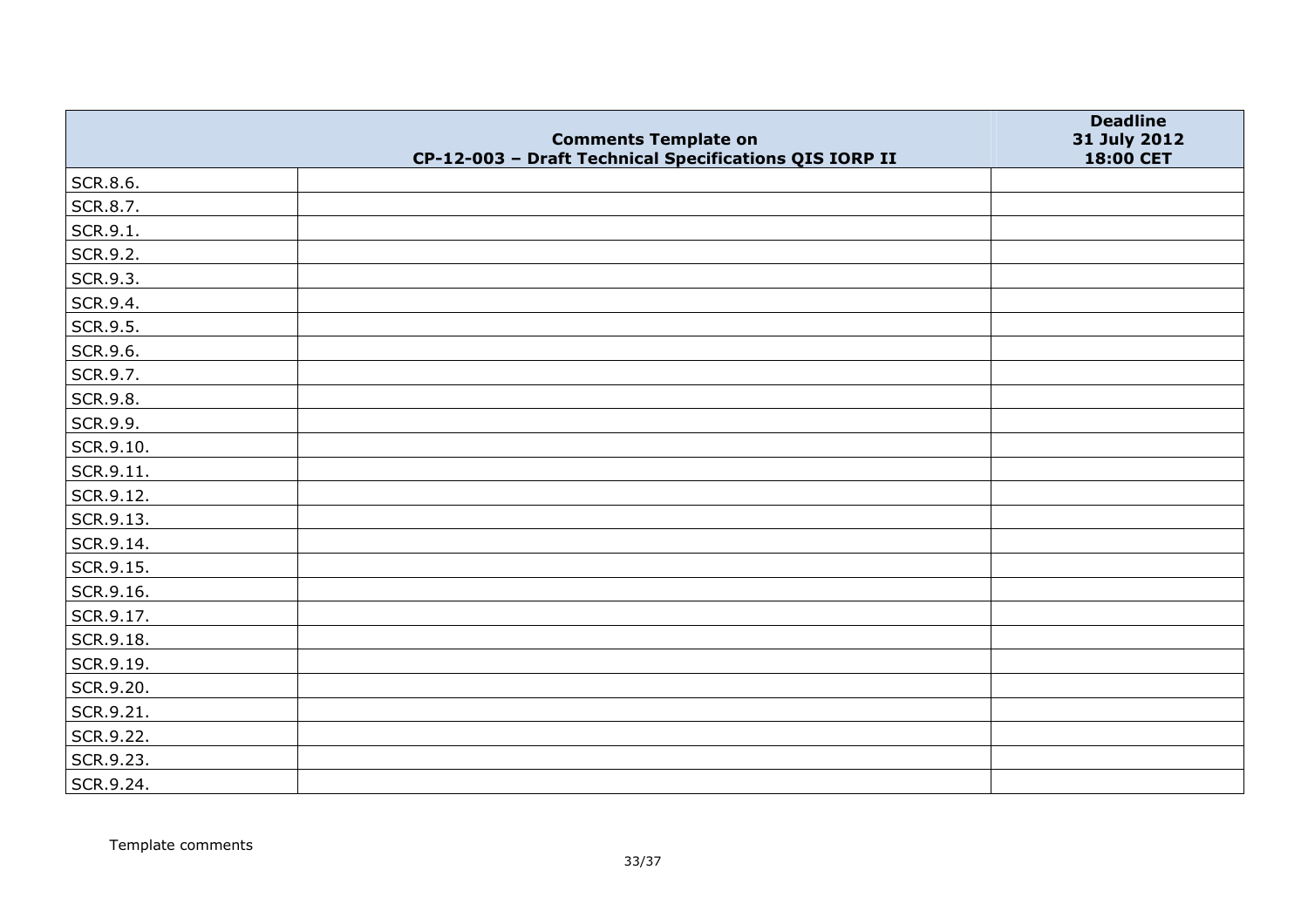|            | <b>Comments Template on</b>                            | <b>Deadline</b><br>31 July 2012 |
|------------|--------------------------------------------------------|---------------------------------|
|            | CP-12-003 - Draft Technical Specifications QIS IORP II | 18:00 CET                       |
| SCR.9.25.  |                                                        |                                 |
| SCR.9.26.  |                                                        |                                 |
| SCR.9.27.  |                                                        |                                 |
| SCR.9.28.  |                                                        |                                 |
| SCR.9.29.  |                                                        |                                 |
| SCR.9.30.  |                                                        |                                 |
| SCR.9.31.  |                                                        |                                 |
| SCR.9.32.  |                                                        |                                 |
| SCR.9.33.  |                                                        |                                 |
| SCR.9.34.  |                                                        |                                 |
| SCR.10.1.  |                                                        |                                 |
| SCR.10.2.  |                                                        |                                 |
| SCR.10.3.  |                                                        |                                 |
| SCR.10.4.  |                                                        |                                 |
| SCR.10.5.  |                                                        |                                 |
| SCR.10.6.  |                                                        |                                 |
| SCR.10.7.  |                                                        |                                 |
| SCR.10.8.  |                                                        |                                 |
| SCR.10.9.  |                                                        |                                 |
| SCR.10.10. |                                                        |                                 |
| SCR.10.11. |                                                        |                                 |
| MCR.1.1.   |                                                        |                                 |
| MCR.2.1.   |                                                        |                                 |
| MCR.2.2.   |                                                        |                                 |
| MCR.2.3.   |                                                        |                                 |
| MCR.2.4.   |                                                        |                                 |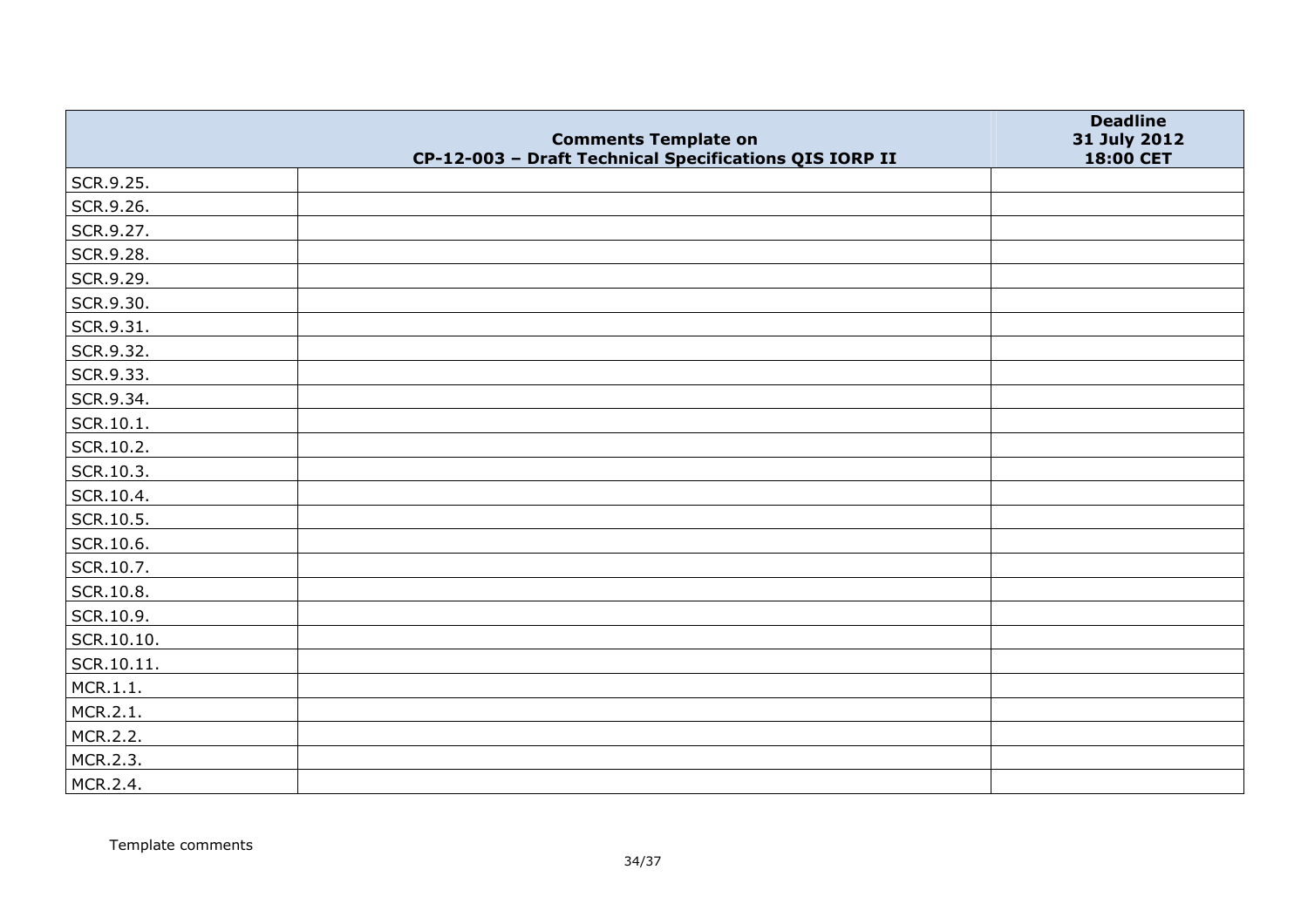|           | <b>Comments Template on</b>                            | <b>Deadline</b><br>31 July 2012 |
|-----------|--------------------------------------------------------|---------------------------------|
|           | CP-12-003 - Draft Technical Specifications QIS IORP II | 18:00 CET                       |
| MCR.2.5.  |                                                        |                                 |
| MCR.2.6.  |                                                        |                                 |
| MCR.2.7.  |                                                        |                                 |
| MCR.2.8.  |                                                        |                                 |
| MCR.2.9.  |                                                        |                                 |
| PRO.1.1.  |                                                        |                                 |
| PRO.2.1.  |                                                        |                                 |
| PRO.2.2.  |                                                        |                                 |
| PRO.2.3.  |                                                        |                                 |
| PRO.2.4.  |                                                        |                                 |
| PRO.2.5.  |                                                        |                                 |
| PRO.2.6.  |                                                        |                                 |
| PRO.3.1.  |                                                        |                                 |
| PRO.3.2.  |                                                        |                                 |
| PRO.3.3.  |                                                        |                                 |
| PRO.3.4.  |                                                        |                                 |
| PRO.3.5.  |                                                        |                                 |
| PRO.3.6.  |                                                        |                                 |
| PRO.3.7.  |                                                        |                                 |
| PRO.3.8.  |                                                        |                                 |
| PRO.3.9.  |                                                        |                                 |
| PRO.3.10. |                                                        |                                 |
| PRO.3.11. |                                                        |                                 |
| PRO.3.12. |                                                        |                                 |
| PRO.3.13. |                                                        |                                 |
| PRO.3.14. |                                                        |                                 |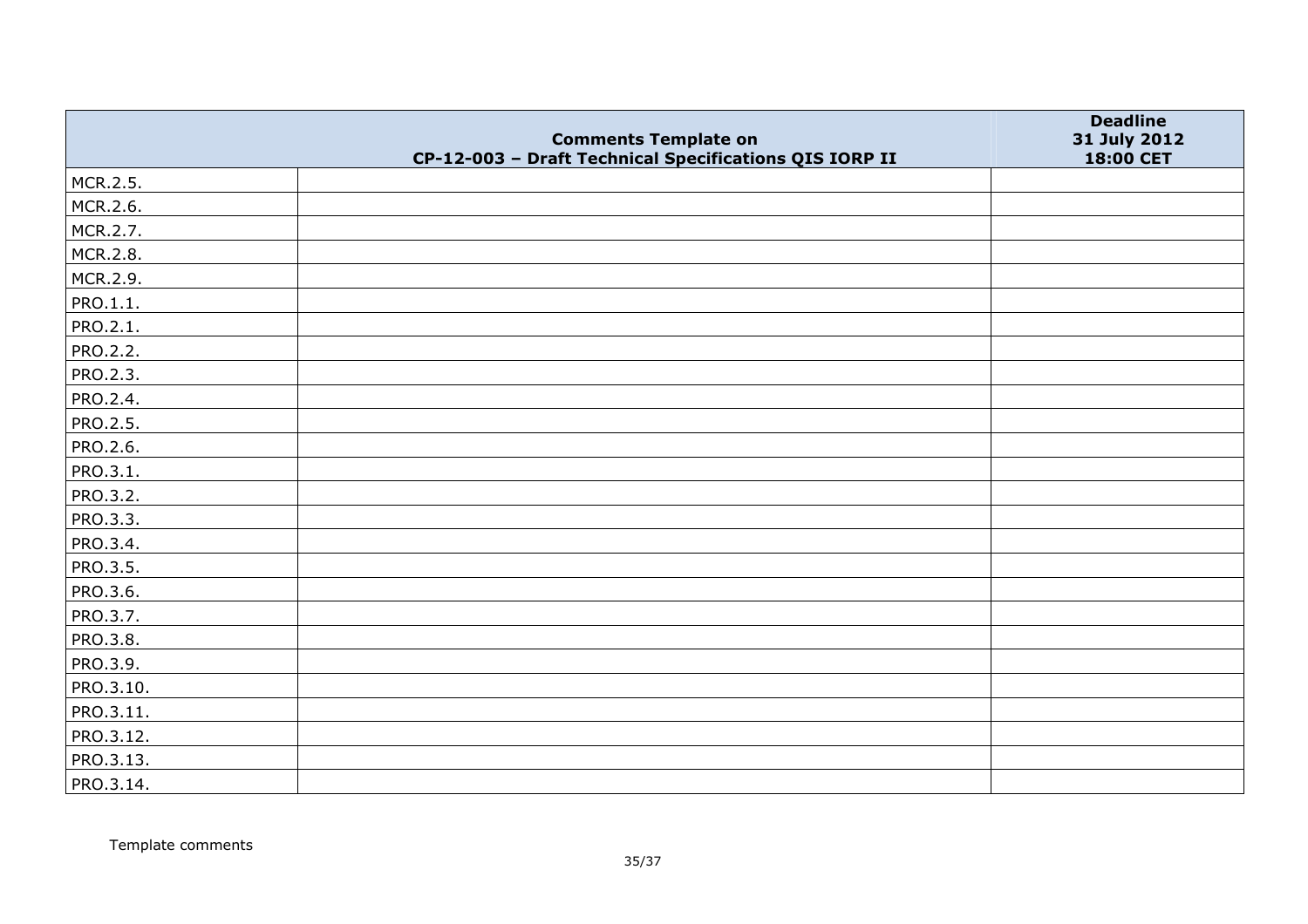|           |                                                                                       | <b>Deadline</b>           |
|-----------|---------------------------------------------------------------------------------------|---------------------------|
|           | <b>Comments Template on</b><br>CP-12-003 - Draft Technical Specifications QIS IORP II | 31 July 2012<br>18:00 CET |
| PRO.3.15. |                                                                                       |                           |
| PRO.3.16. |                                                                                       |                           |
| PRO.3.17. |                                                                                       |                           |
| PRO.3.18. |                                                                                       |                           |
| PRO.3.19. |                                                                                       |                           |
| PRO.3.20. |                                                                                       |                           |
| PRO.3.21. |                                                                                       |                           |
| PRO.3.22. |                                                                                       |                           |
| PRO.3.23. |                                                                                       |                           |
| PRO.3.24. |                                                                                       |                           |
| PRO.3.25. |                                                                                       |                           |
| PRO.3.26. |                                                                                       |                           |
| PRO.3.27. |                                                                                       |                           |
| PRO.3.28. |                                                                                       |                           |
| PRO.4.1.  |                                                                                       |                           |
| PRO.4.2.  |                                                                                       |                           |
| PRO.4.3.  |                                                                                       |                           |
| PRO.4.4.  |                                                                                       |                           |
| PRO.4.5.  |                                                                                       |                           |
| PRO.4.6.  |                                                                                       |                           |
| PRO.4.7.  |                                                                                       |                           |
| PRO.4.8.  |                                                                                       |                           |
| PRO.4.9.  |                                                                                       |                           |
| PRO.4.10. |                                                                                       |                           |
| PRO.4.11. |                                                                                       |                           |
| PRO.4.12. |                                                                                       |                           |